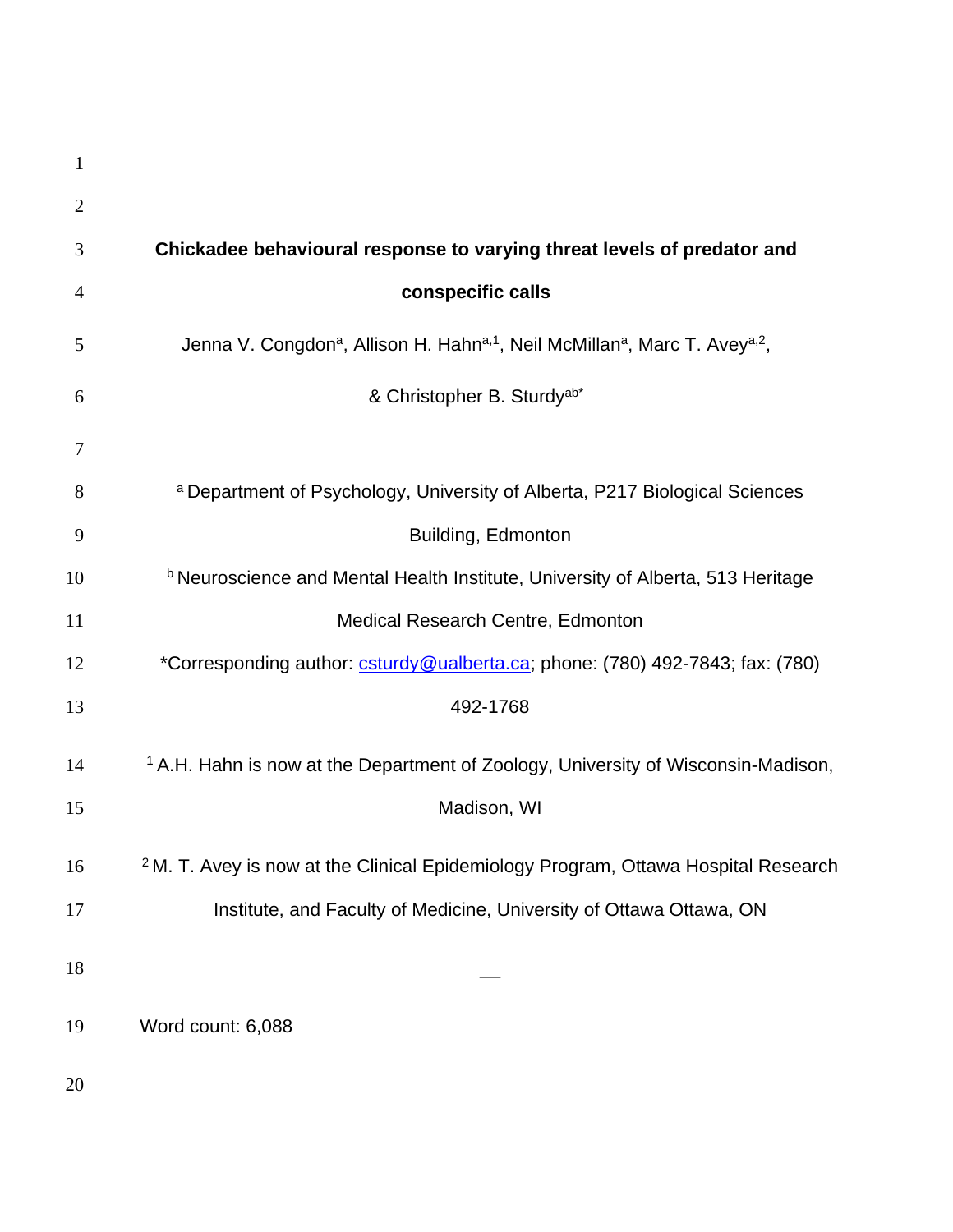#### **Abstract**

 Chickadees produce many vocalizations, including *chick-a-dee* calls which they use as a mobbing call in the presence of predators. Previous research has shown that chickadees produce more D notes in their mobbing calls in response to high-threat predators compared to low-threat predators, and may perceive predator and corresponding mobbing vocalizations as similar. We presented black-capped chickadees with playbacks of high- and low-threat predator calls, high- and low-threat conspecific mobbing calls, non-threatening heterospecific calls, and reversed conspecific mobbing calls to examine vocal and movement behavioural responses. Chickadees produced more *chick-a-dee* calls in response to playback of calls produced by a high-threat predator compared to calls produced by a low-threat predator, and to reversed high-threat mobbing calls compared to normal (i.e., non-reversed) high-threat mobbing calls. Chickadees also vocalized more in response to all playback conditions consisting of conspecific mobbing calls compared to a silent baseline period. The number of D notes produced was similar to previous findings; chickadees produced approximately one to three D notes per call in response to low-threat mobbing calls, and produced more calls containing four to five D notes in response to high-threat mobbing calls, although this difference in the number of D notes per call was not significant. The difference in chickadees' production of *tseet* calls across playback conditions approached significance as chickadees called more in response to conspecific mobbing calls, but not in response to heterospecific calls. General movement activity decreased in response to playback of conspecific-produced vocalizations, but increased in response to heterospecific-produced vocalizations, suggesting that chickadees may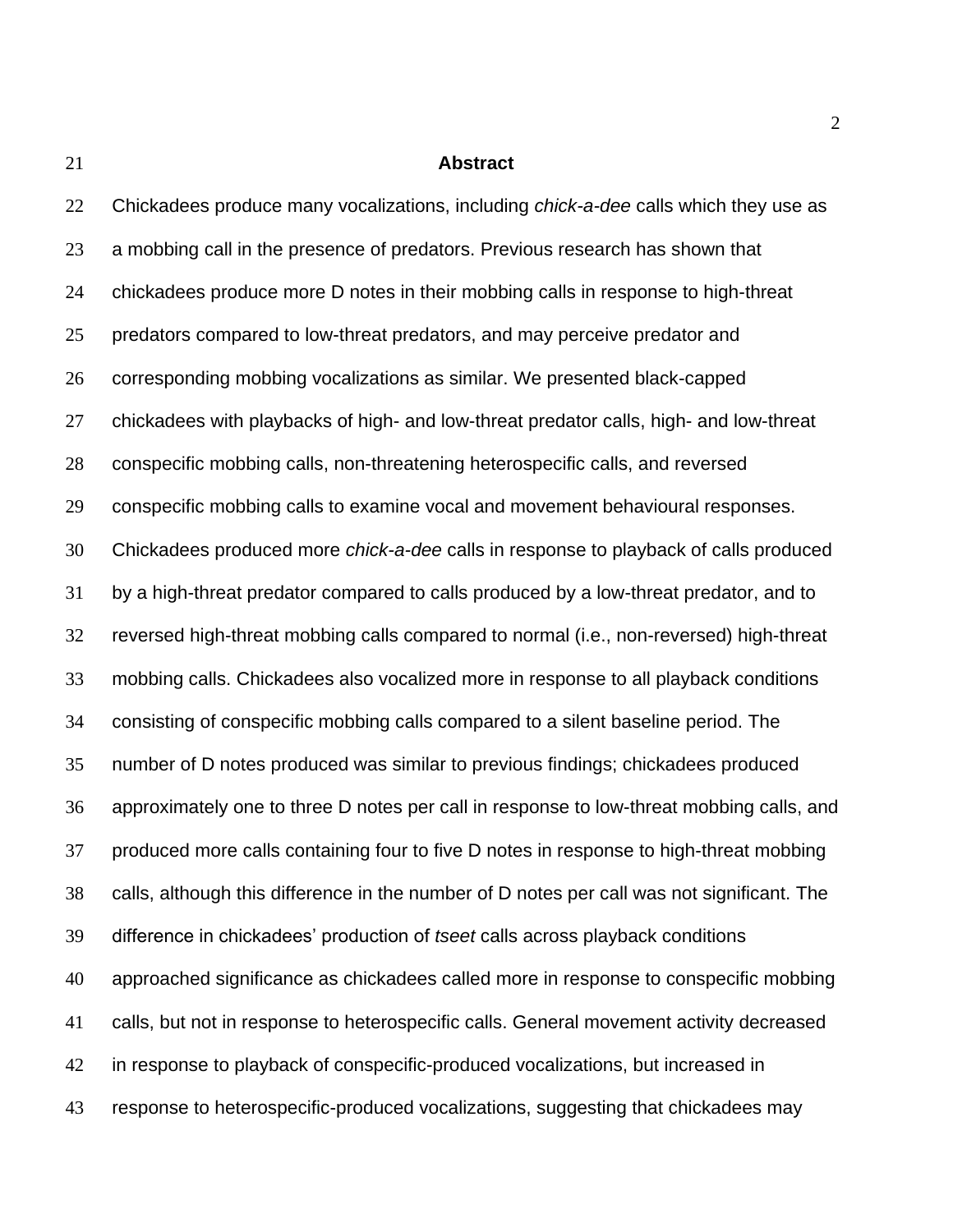| 44 | mobilize more in response to predator playback in preparation for a "fight or flight"    |
|----|------------------------------------------------------------------------------------------|
| 45 | situation. These results also suggest that chickadees may produce more mobbing calls     |
| 46 | in response to high-threat predator vocalizations as an attempt to initiate mobbing with |
| 47 | conspecifics, while they produce fewer mobbing calls in response to a low-threat         |
| 48 | predator that a chickadee could outmaneuver.                                             |
| 49 |                                                                                          |
| 50 | Keywords: animal behaviour; black-capped chickadee; predator alarm; mobbing call;        |
| 51 | communication; playback; songbird                                                        |
| 52 |                                                                                          |
| 53 |                                                                                          |
| 54 |                                                                                          |
| 55 |                                                                                          |
| 56 |                                                                                          |
| 57 |                                                                                          |
| 58 |                                                                                          |
| 59 |                                                                                          |
| 60 |                                                                                          |
| 61 |                                                                                          |
| 62 |                                                                                          |
| 63 |                                                                                          |
| 64 |                                                                                          |
| 65 |                                                                                          |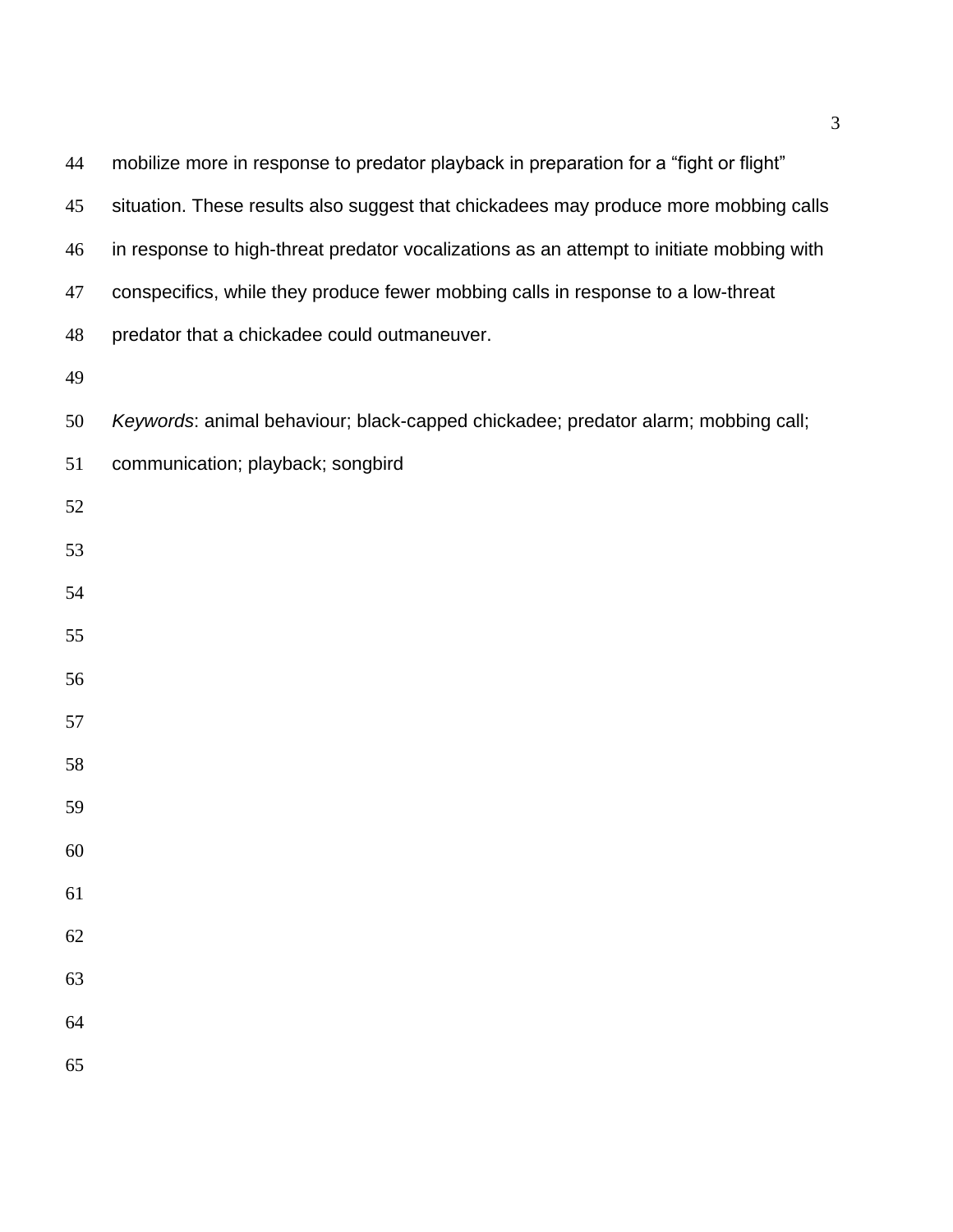Alarm and mobbing calls allow social animals to inform conspecifics, and reciprocal heterospecifics about the presence of predators (Sherman, 1977). For example, vervet monkeys (*Cercopithecus aethiops*) live in troops which produce unique alarm calls to three different types of predators. Each alarm call results in a different behavioural reaction by troop members (i.e., diving into a bush, climbing a tree, or searching the ground to initiate mobbing) (Struhsaker, 1967). In the Paridae family, great tits (*Parus major minor*) have been known to produce two discrete alarm calls to different predators; 'jar' calls are produced in response to snakes, while 'chicka' calls are produced to crows and martens (Suzuki, 2015). When a 'jar' call is made, nestlings jump out of the nest to escape from a snake, but when a 'chicka' call is made it is more appropriate to hide in the nest cavities since crows and martens attack nestlings from outside (Suzuki, 2011). Some avian species such as domestic chickens (*Gallus gallus domesticus*) produce acoustically different alarm calls after seeing an aerial versus terrestrial predator (Gyger, Marler, & Pickert, 1986), and chickens respond differentially to hearing these two types of alarm calls (i.e., crouching vs. erect posture; Evans, Evans, & Marler, 1993). All predators are not an equal threat, and these previous studies suggest that the perception of risk varies which directly influences anti-predator responses. Birds will attend to heterospecific vocalizations, not simply due to sounding similar to their own alarm calls (Fallow, Pitcher, & Magrath, 2013), but instead because they learn fear (see Sturdy & Proppe, 2015). For example, Magrath, Haff, McLachlan, and Igic (2015) demonstrated that superb fairy-wrens (*Malurus cyaneus*) originally ignored unfamiliar sounds, but would flee following only two days of training that paired the unfamiliar sounds with predator models. While alarm calls are produced in response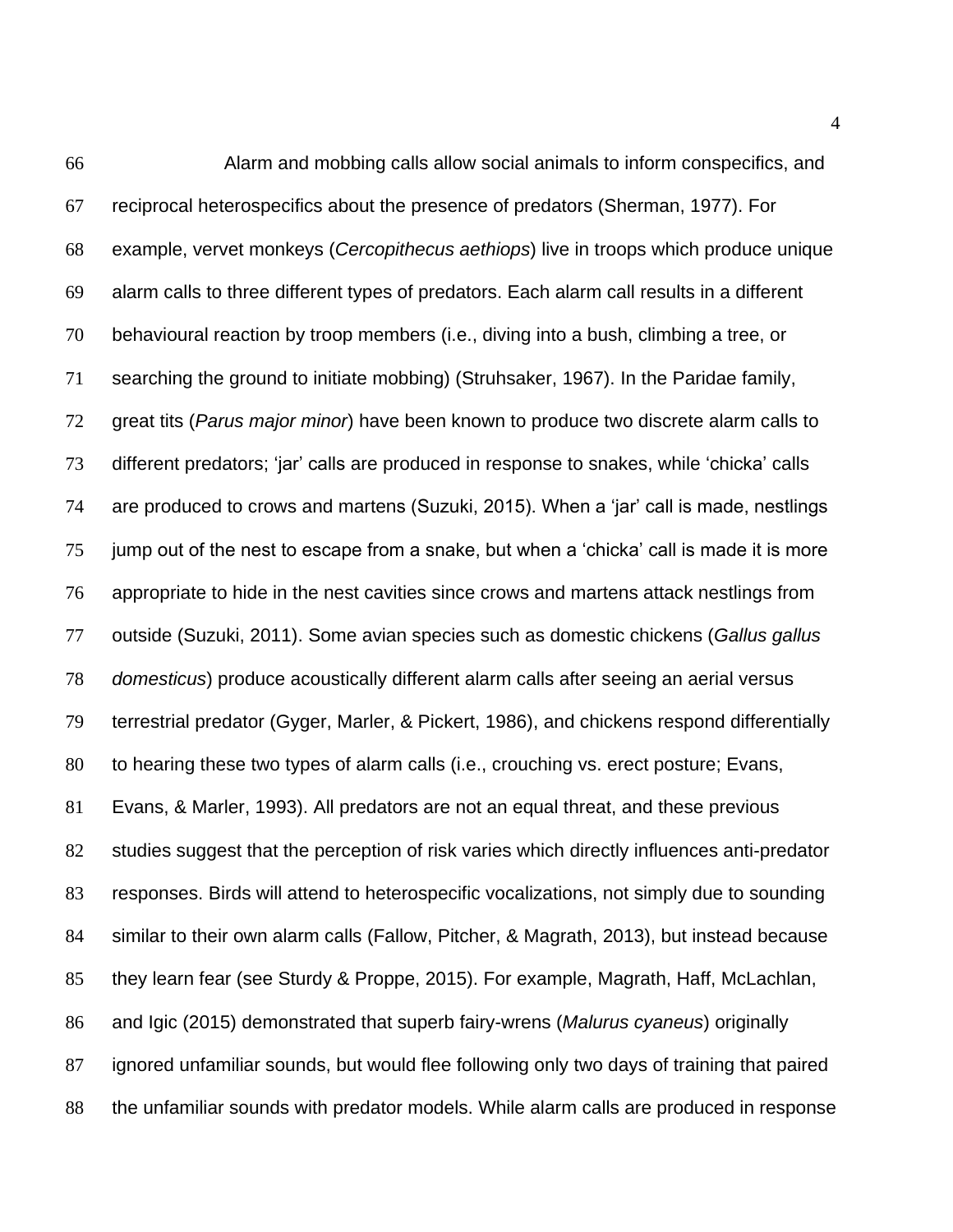to a predator, mobbing calls are used to coordinate nearby species to attack the predator to drive it away from the area (Pettifor, 1990). The survival of the receiver is based on their successful response to heterospecific and conspecific vocalizations (Magrath et al., 2015); and how birds respond to both predator and mobbing calls is the question we attempted to address with this study.

 Black-capped chickadees (*Poecile atricapillus*), part of the Paridae family, are non-migratory North American songbirds (Smith, 1991). Chickadees are social animals that produce numerous vocalizations, including one of the most simple, but frequently used calls - the *tseet* call. This is a one-note call that is used as a contact call to other conspecifics within the flock or mated pairs (e.g., Odum, 1942). Chickadees of both sexes also produce *chick-a-dee* calls year-round (e.g., Odum, 1942). The *chick-a-dee*  call is comprised of four note types: A, B, C, and D, which can be separated into a '*chick-a*' portion (composed of A, B, and/or C notes) and a '*dee*' portion (composed of D notes). The *chick-a-dee* call is a signal used to coordinate flock movements and chickadees use D notes to recognize flock-mates (Mammen & Nowicki, 1981). In addition, *chick-a-dee* calls, and specifically D notes, are used to recruit and mobilize chickadees and other avian species to attack and harass a nearby predator (Hailman, Ficken, & Ficken, 1987) and in these instances, *chick-a-dee* calls are referred to as 'mobbing calls'.

 Chickadees are prey to many avian (e.g., owls, hawks) and mammalian (e.g., cats, weasels) predators. Small owls, which can easily maneuver through dense trees, are a higher threat to a chickadee's survival compared to larger owls (Howland, 1974). The number of D notes produced in black-capped chickadees' *chick-a-dee* mobbing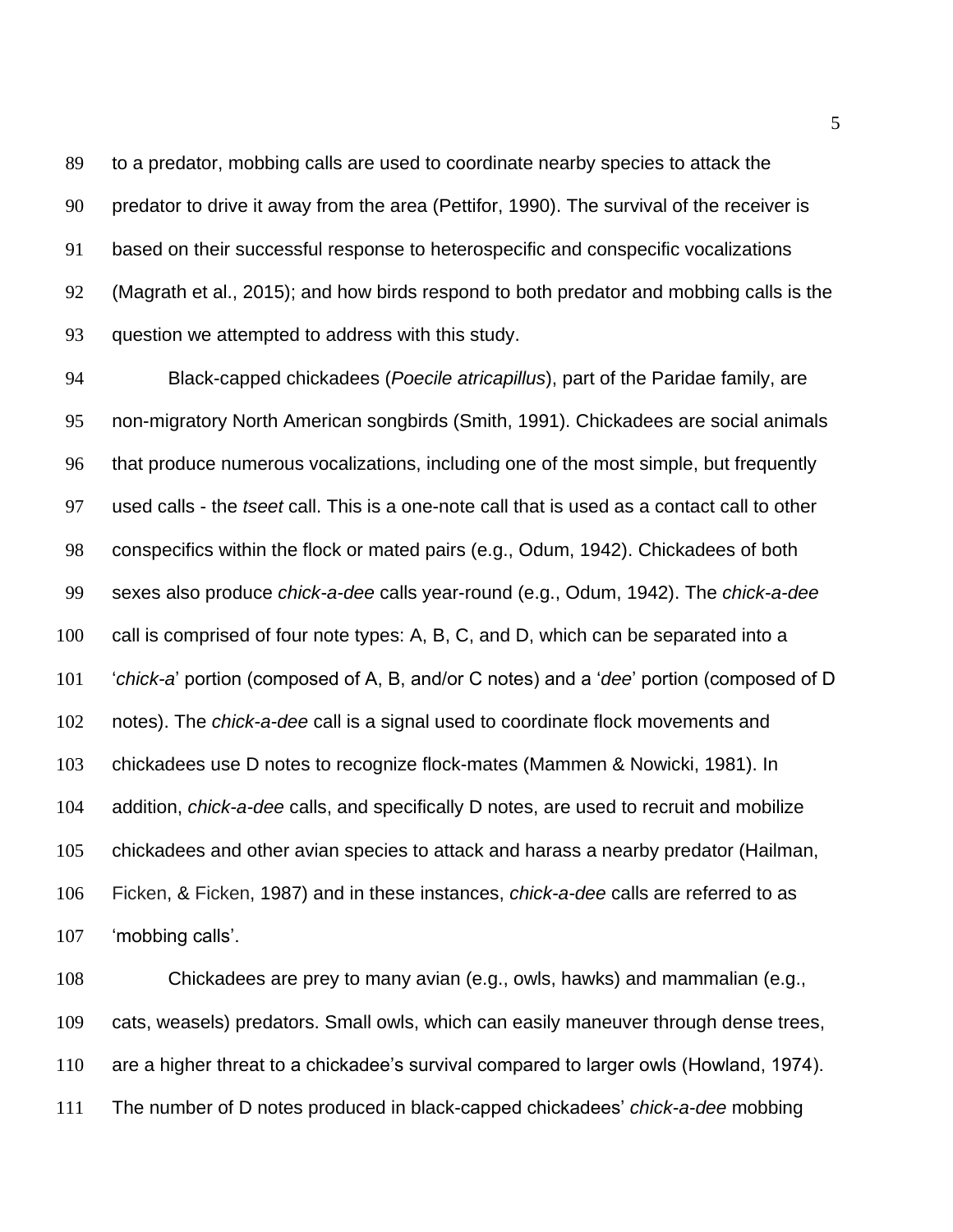calls are positively correlated with the degree of size, and thus threat level (Templeton et al., 2005). Specifically, more D notes are produced in response to smaller, higher- threat predators, creating a negative correlation between predator body length and D note production. Carolina chickadees (*P. carolinensis*), a close relative to black-capped chickadees, produced more '*chick-a*' notes and fewer D notes to larger, lower-threat predators, and few or no '*chick-a*' notes and significantly more D notes in response to smaller, higher-threat predators (Soard & Ritchison, 2009). Another parid, tufted titmice (*Baeolophus bicolor*) produced longer mobbing bouts with more D notes per call to mounts of smaller, higher-threat predators, and took longer to return to feeding after 121 playback of these mobbing vocalizations in comparison to control calls (Courter & Ritchison, 2010). Billings, Greene, and Jensen (2015) found that black-capped and mountain (*P. gambeli*) chickadees produced more *chick-a-dee* calls to playback of small, high-threat predators (northern pygmy-owl, *Glaucidium gnoma*, and sharp- shinned hawk, *Accipiter striatus*) than a large, low-threat predator (northern goshawk, *Accipiter gentilis*), indicating that chickadees discriminate and respond differentially to predator calls based on threat level. Overall, many chickadee species alter vocal responses based on perceived threat, including producing more mobbing calls, typically containing a higher number of D notes, to more dangerous predators.

 Now that we understand how chickadees alter their vocal behaviour in the presence of a predator and in response to predator calls, how do chickadees perceive acoustically distinct predator calls and chickadee mobbing calls? Avey, Hoeschele, Moscicki, Bloomfield, and Sturdy (2011) measured the amount of immediate early gene (IEG) expression in chickadee auditory forebrain areas following playback of various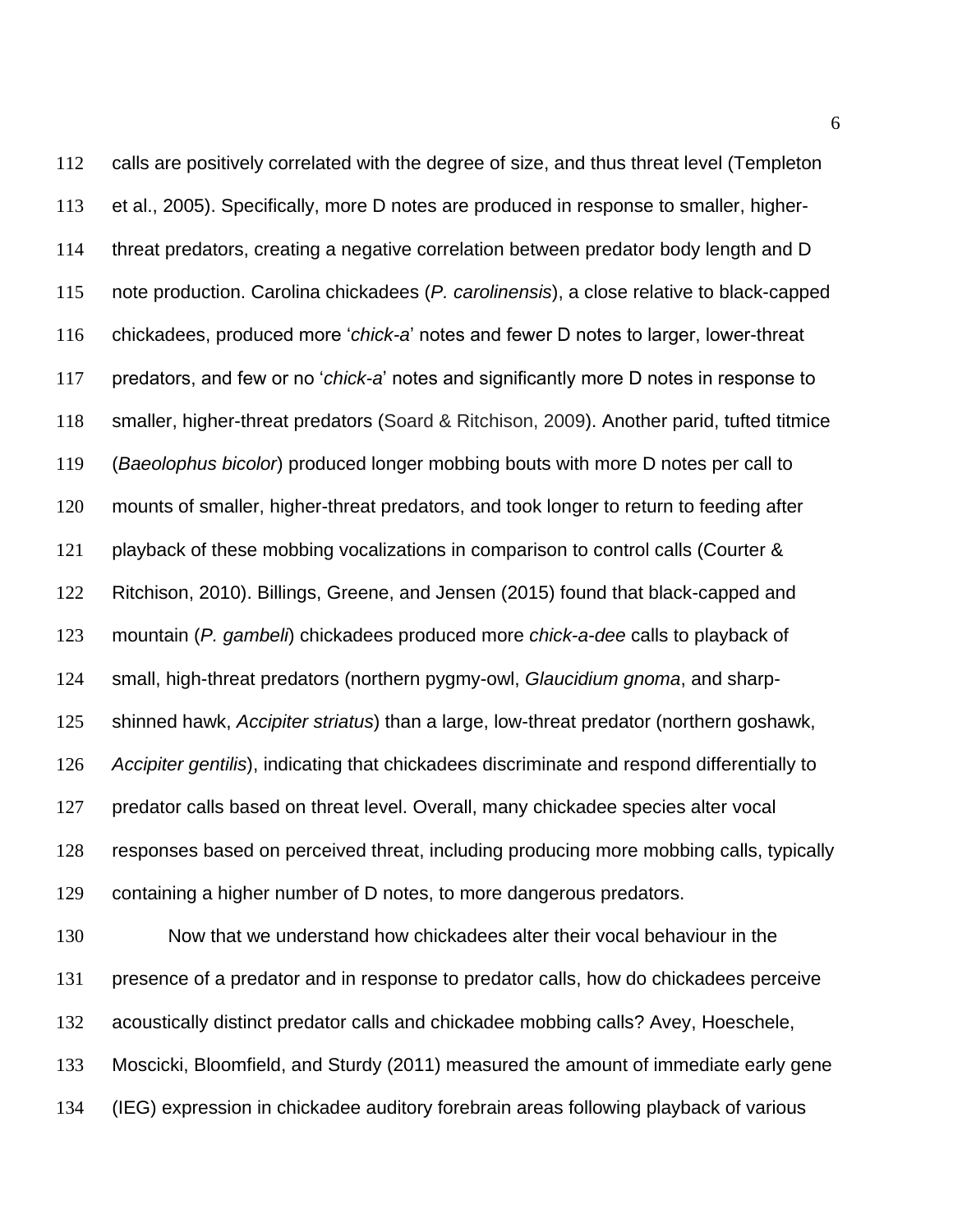vocalizations in order to investigate whether neural responses varied with the threat level conveyed by black-capped chickadee mobbing calls, and whether neural response to mobbing calls was the same as the neural response evoked by the actual predators' calls. Avey et al. presented subjects with low- and high-threat auditory stimuli, including predator-elicited mobbing calls and the corresponding predator calls, and then compared levels of IEG expression among the playback groups. Higher levels of IEG were observed in the high-threat condition and, within the same threat level, there was no significant difference between the amount of IEG expression in response to predator- elicited mobbing calls compared to the original predator calls. This suggests that wild- caught chickadees perceived owl calls and mobbing calls that indicated the presence of 145 that species of owl similarly, despite acoustic differences between the vocalizations. Black-capped and Carolina chickadees mob longer and more intensely, and more individuals approach a hidden speaker during playback of small predator alarm mobbing calls (Templeton, Greene, & Davis, 2005; Soard & Ritchison, 2009), suggesting that chickadees mob when they hear high-threat mobbing calls. Templeton and Greene (2007) found that red-breasted nuthatches (*Sitta canadensis*) also approached more closely during heterospecific chickadees' mobbing calls indicating a high-threat predator. Taken together, these studies suggest that hearing mobbing calls influence songbirds' movement behaviour.

 Previous experiments examined vocal production in the presence of a live or taxidermy mounted predator, but no studies to our knowledge have investigated vocal production in response to audio recordings of both predator calls and predator-elicited mobbing calls in the same study. Further, no previous research has examined how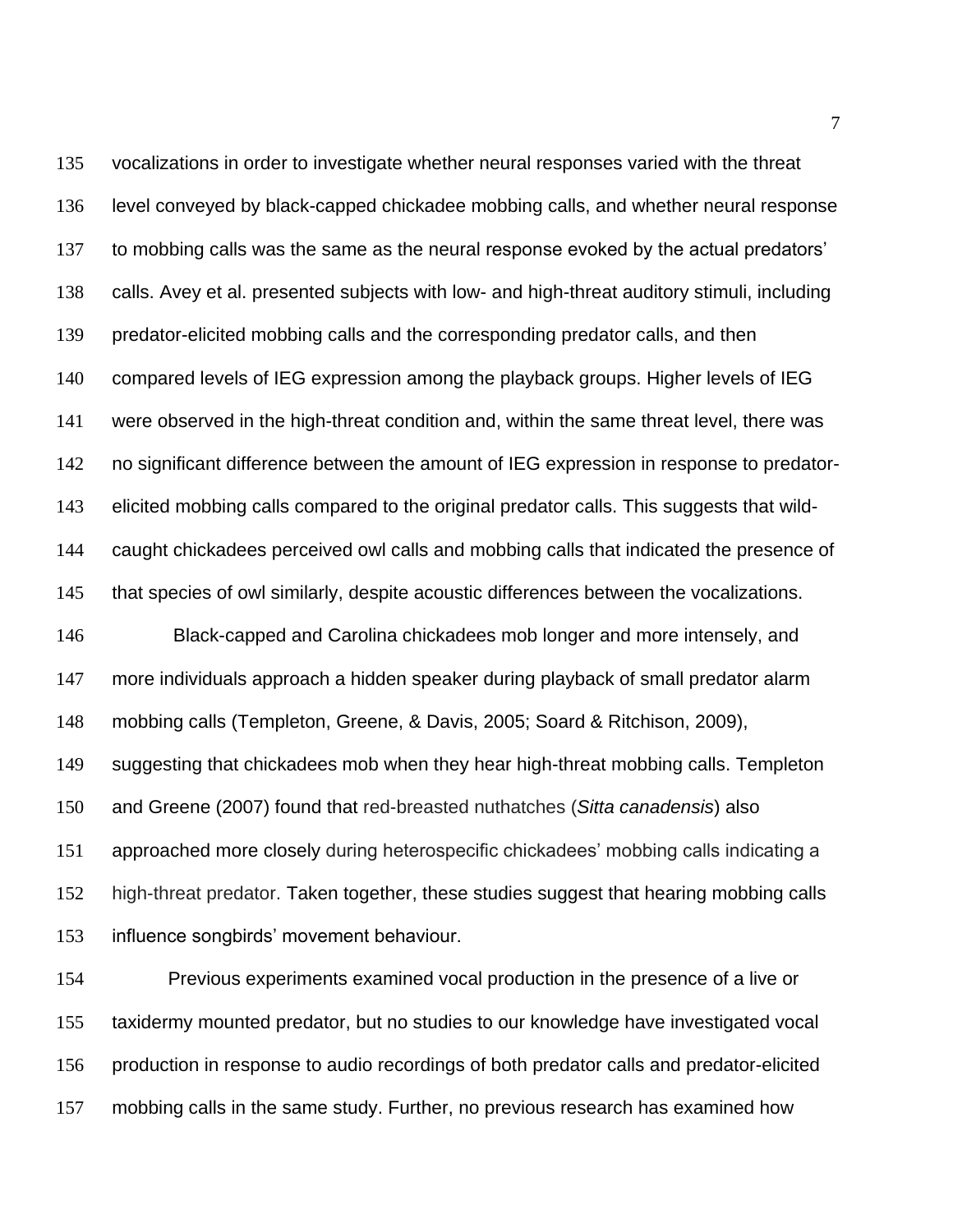chickadees respond behaviourally (i.e., movement, such as perch hops, feeding, approaching the predator, etc.) to predator calls versus mobbing calls. The current study examined how chickadees respond to information regarding predator threat: specifically, we investigated chickadees' vocal and movement behavioural responses to predator calls and conspecific mobbing calls that vary based on threat level. Our playback experiment included six conditions: 1) low-threat predator calls (i.e., great horned owl calls, *Bubo virginianus*, GHOW), 2) low-threat predator-elicited conspecific mobbing calls (i.e., black-capped chickadee mobbing calls made in response to the presentation of a great horned owl mount, MOB GHOW), 3) high-threat predator calls (i.e., northern saw whet owl calls, *Aegolius acadicus*, NSWO), 4) high-threat predator- elicited conspecific mobbing calls (i.e., black-capped chickadee mobbing calls made in response to a northern saw-whet owl mount, MOB NSWO), 5) control non-chickadee vocalizations (i.e., red-breasted nuthatch vocalizations, RBNU), and 6) control reversed conspecific mobbing calls (i.e., reversed black-capped chickadee mobbing calls made to a northern saw-whet owl mount REV MOB NSWO).

 Based on previous research (e.g.,Courter & Ritchison, 2010; Templeton et al., 2005) we predicted that chickadees would: 1) show a greater increase (compared to baseline) of *chick-a-dee* call production following playback of *chick-a-dee* mobbing calls compared to predator vocalizations; our first prediction was based on the notion that chickadees will produce more *chick-a-dee* calls in response to conspecific calls than predator calls as an attempt to join in on mobbing; 2) produce more *chick-a-dee* calls compared to other vocalizations in high-threat conditions (i.e., following playback of a high-threat predator or high-threat mobbing calls); our second prediction is based on the notion that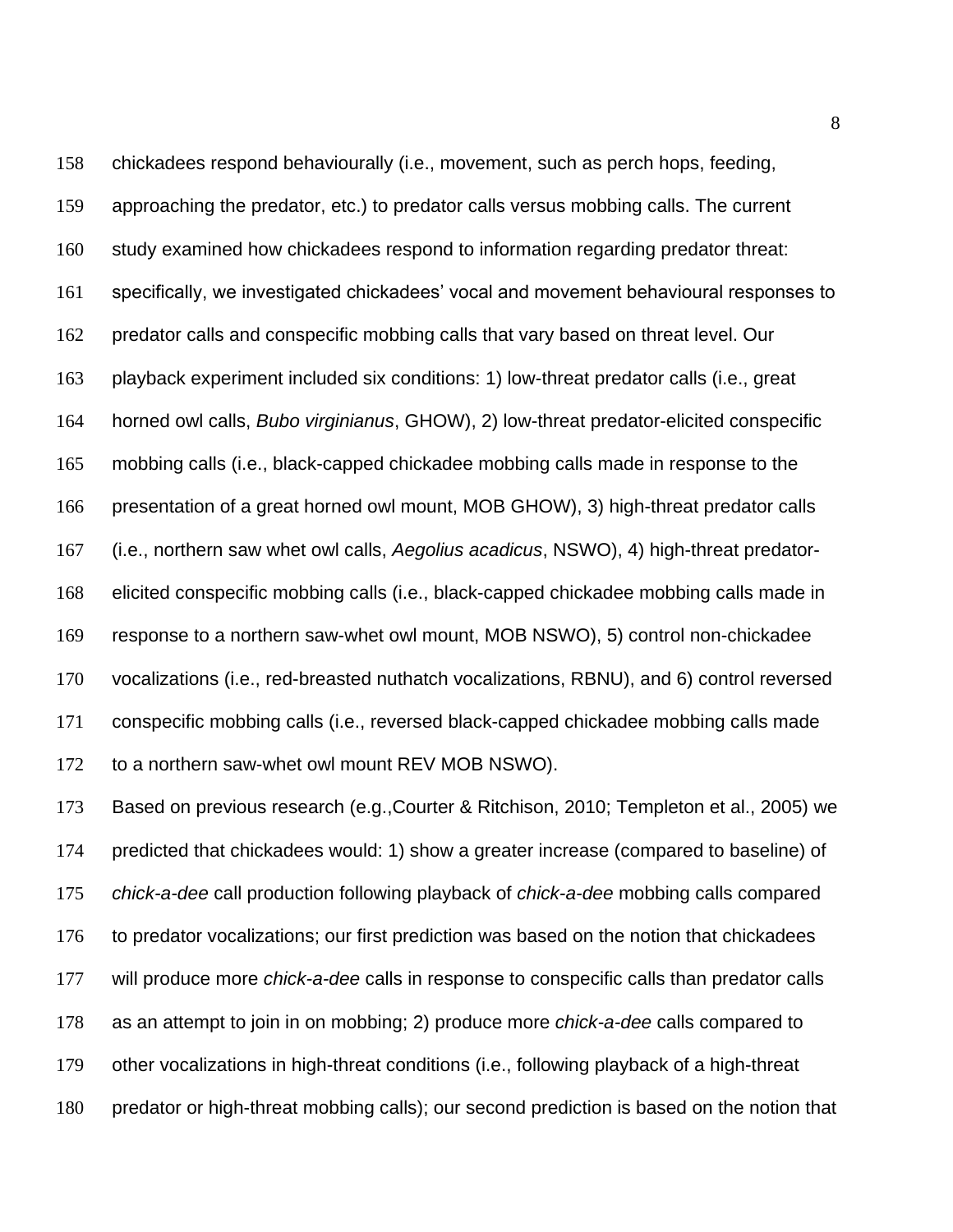since *chick-a-dee* calls are associated with mobbing behaviour, these calls would be the main vocalization produced in the context of high threat; 3) emit fewer non-mobbing call vocalizations (e.g., *tseet* calls) during any experimental playback; we predicted that chickadees will not produce non-mobbing call vocalizations during playback as other vocalizations (e.g., *fee-bee* songs, *tseet* calls) are not used for mobbing; 4) produce more D notes in response to high-threat vocalizations compared to low-threat vocalizations, for both predator calls and the corresponding mobbing calls (i.e., stimuli of the same threat); our fourth prediction was driven by Templeton et al.'s (2005) findings that chickadees produce more D notes to smaller, high-threat predators in comparison to large, low-threat ones; since the visual predator resulted in this acoustic response, it seems logical that predator calls, and the mobbing calls of the same threat level, would result in similar vocalizations; 5) suppress movement more in the presence of high-threat predator calls compared to low-threat predator calls; our fifth prediction was based on the notion that movement (e.g., flying, eating, pecking, etc.) could make chickadees more visible or audible to potential predators; therefore, we predicted that after hearing calls of a high-threat predator, chickadees should decrease all movement behaviour to stay inconspicuous, compared to calls of a low-threat predator, as a chickadee could more easily outmaneuver a larger, low-threat predator; this is in line with the results of Courter and Ritchison (2010), which found that tufted titmice took 200 longer to return to feeding after playback of high-threat mobbing vocalizations in comparison to control calls; and 6) suppress movement more in response to predator 202 calls than to mobbing calls; our last (sixth) prediction was based on the notion that birds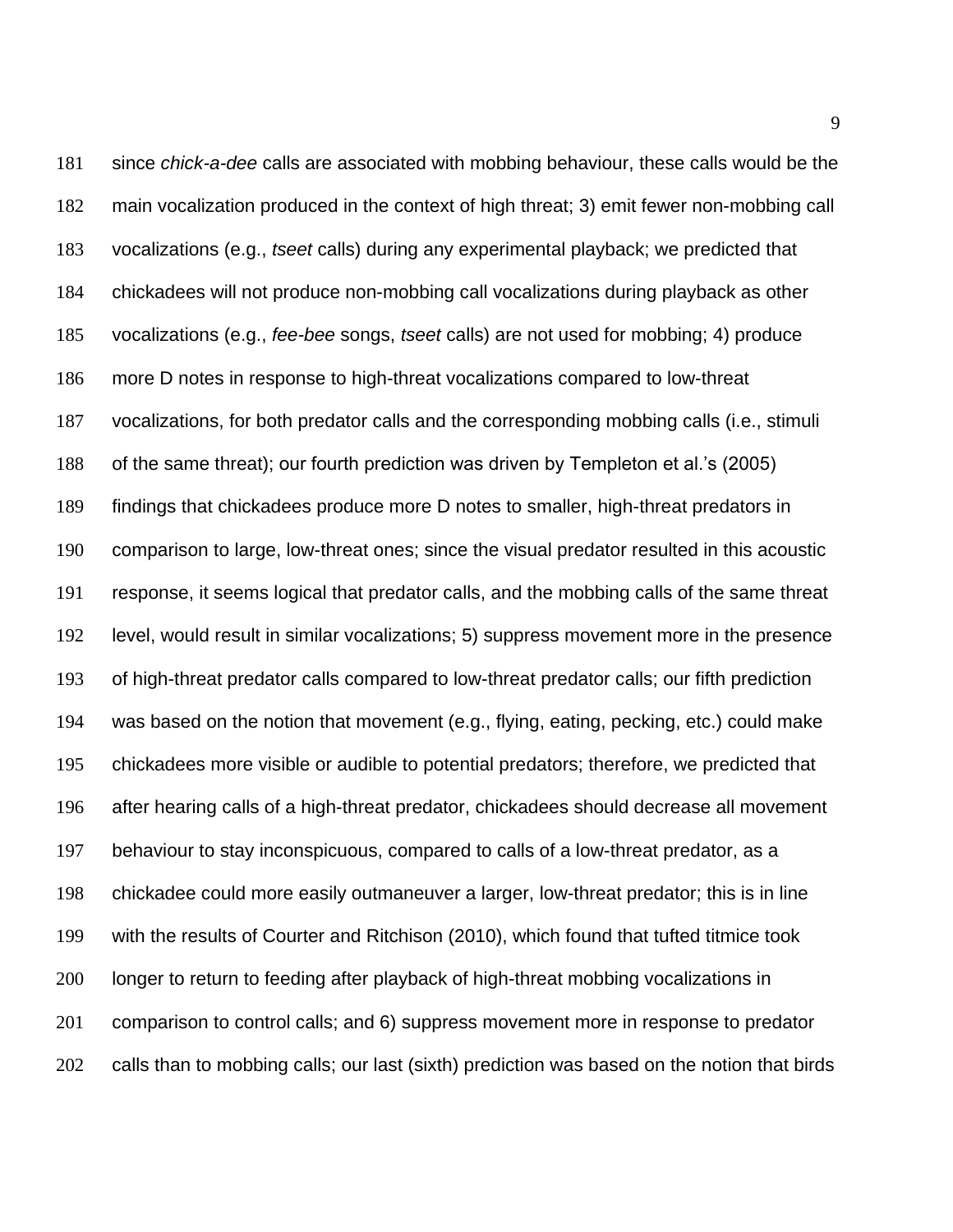would suppress movement in the presence of a predator (i.e., hiding) in comparison to conspecific mobbing calls, as mobbing calls should elicit mobbing behaviour.

- 
- 

## **Materials and Methods**

## **Subjects**

 We used six adult black-capped chickadees (three males, three females). Subjects were captured from two regions in Edmonton, Alberta, Canada (North Saskatchewan River Valley, 53.53N, 113.53W; Mill Creek Ravine, 53.52N, 113.47W) between January 2010 and February 2012. At time of capture, chickadees were 212 identified as adults by examining the colour and shape of the rectrices (Meigs, Smith, & Van Buskirk, 1983; Pyle, 1997). Sex was determined by DNA analysis (Griffiths, Double, Orr, & Dawson, 1998). Before the experiment, chickadees were housed in 215 individual cages (30  $\times$  40  $\times$  40 cm, Rolf C. Hagen, Inc., Montreal, Quebec, Canada) allowing both visual and auditory contact with conspecifics. Home cages either had nesting boxes or barriers that birds could seek cover inside or behind. Birds were held under the natural light cycle for Edmonton, Alberta. Birds had *ad libitum* access to food (Mazuri Small Bird Maintenance Diet; Mazuri, St. Louis, MO, USA), water (vitamin supplemented three times a week; Prime vitamin supplement; Hagen, Inc.), grit (Rolf C. Hagen Inc., Montreal, Quebec, Canada), and cuttlebone. Birds were also provided three to five sunflower seeds daily, one superworm (*Zophobas morio*) three times a week, and a mixture of eggs and greens (spinach or parsley) twice a week. During the experiment, birds were monitored daily, provided *ad libitum* access to food (i.e., Mazuri),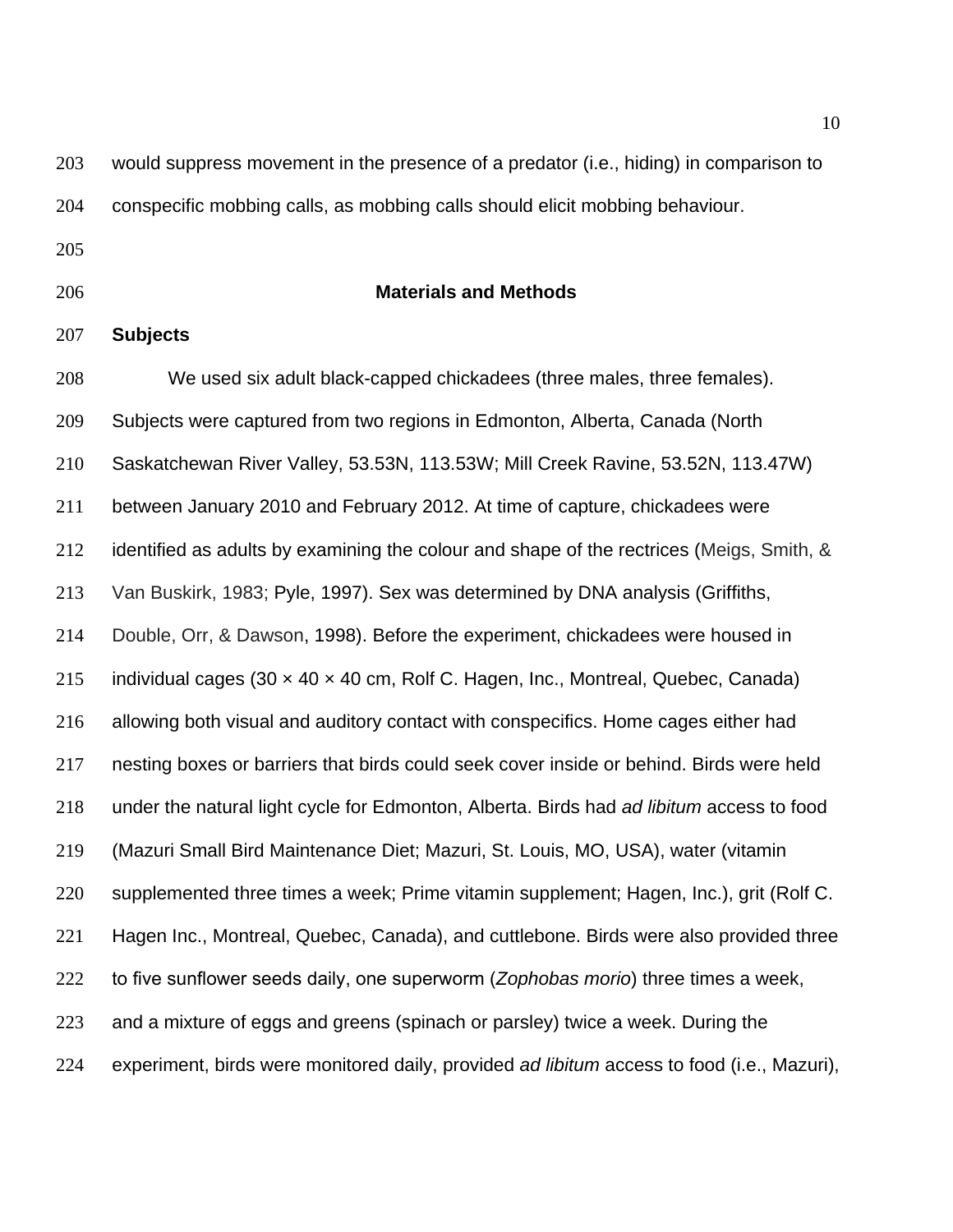water (vitamin supplemented three times a week), grit, and cuttlebone, and given two superworms per day.

# **Apparatus**

 During the experiment, subjects were individually housed in a cage in a sound-230 attenuating chamber (inner dimensions  $58 \times 168 \times 83$  cm; Industrial Acoustics Corporation, Bronx, New York, USA). The cage contained two water bottles, two food cups, three equally-spaced plastic perches, and a small cardboard rodent house. The sound-attenuating chamber door was opened once daily to top up food and water and provide a supplemental worm to each bird. To prevent excessive noise disturbances, all birds (including those not being recorded) had food and water topped up following the entirety of the playback trials. All subjects were monitored twice daily (1000 and 1700) via video camera accessed externally.

# **Playback Stimuli**

 Avey et al. (2011) obtained mobbing calls by presenting black-capped chickadees with mounts of a northern saw-whet owl (high-threat predator) and a great horned owl (low-threat predator). These mobbing calls, along with northern saw-whet, great-horned owl, and red-breasted nuthatch calls, and computer-manipulated reversed northern saw-whet induced mobbing calls, used by Avey et al. (2011), were used in the current study (see Avey et al., 2011 for full details on obtaining the playback stimuli). Two different sets were generated for each stimulus category (e.g., two sets of northern saw-whet owl calls) to ensure that any differences in responding across conditions was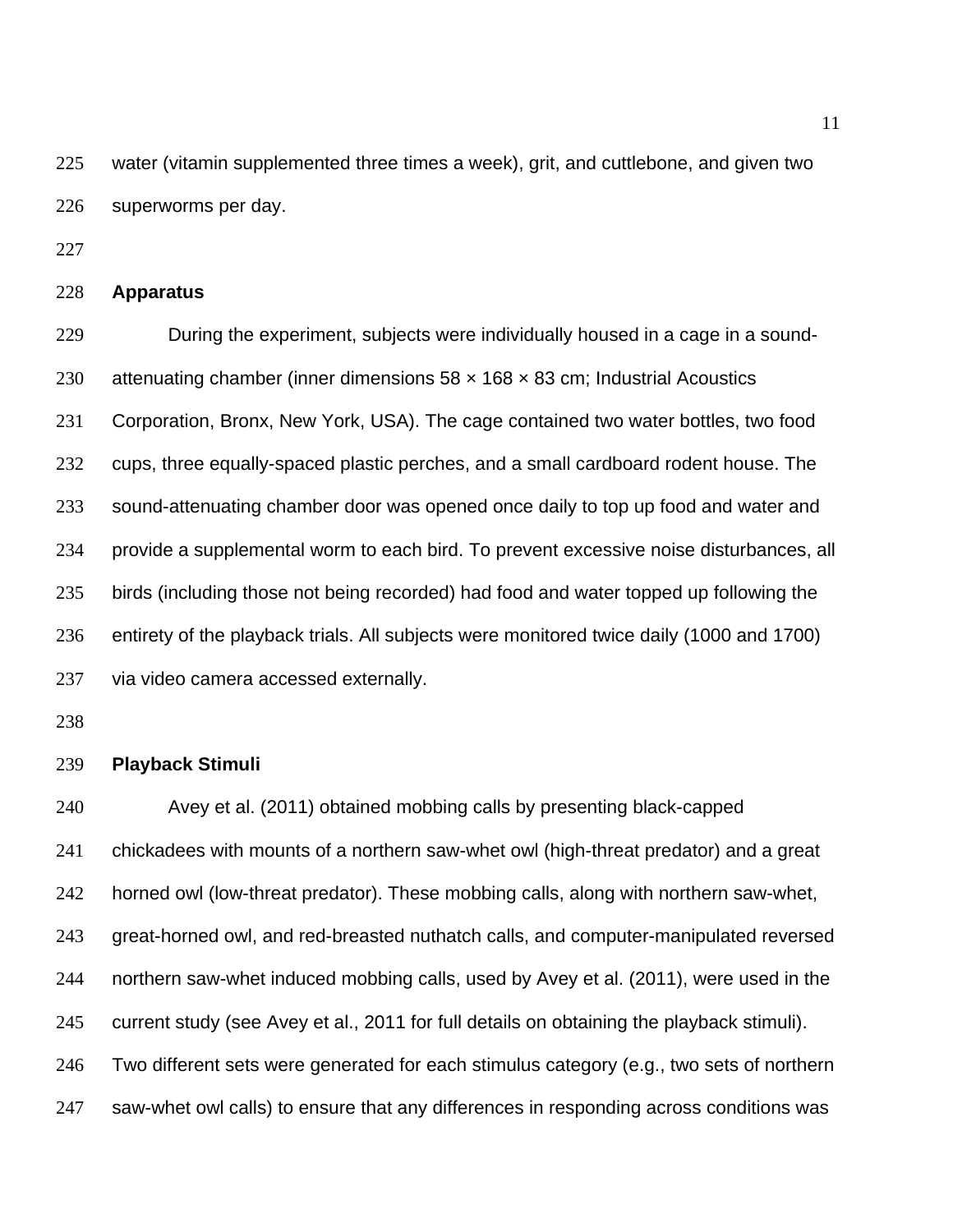due to the threat level of the stimulus, and not the length of the stimulus or individuals' vocalizations used to generate the stimulus. Playback stimuli contained vocalizations played for 15 s followed by 45 s of silence, repeated 15 times, for a total of 15 minutes. The number of calls presented within each 15-s window varied across conditions, but were as natural as possible for the species selected (see Table 1; Figure 1).

## **Playback Procedure**

 Prior to and during playback, each subject was housed in their home cage located within one of six randomly-assigned sound-attenuating chambers. Each bird was given 24 hr to acclimatize to the chamber before hearing one of the playback conditions. Subjects were exposed to a randomly-assigned playback condition every other day (i.e., three subjects per day, alternating days), with approximately 48 hours between each bird's playback sessions. Start times were constant for each bird (i.e., 12:45, 13:15, or 13:45). The order that the subjects were run was randomly assigned on day one of playback and remained the same throughout the experiment. We randomly assigned the order that each subject would hear playback stimuli using a 6×6 Latin square; all six subjects heard all six playback conditions. Each subject was recorded for a total of 30 minutes a day (15 minutes of silence, 15 of playback). Playback sessions were carried out sequentially, to one individual at a time.

 The experiment was conducted August 15-21, 2014, before the fall equinox in mid-September, when both *chick-a-dee* calling and *fee-bee* song production are low (Avey et al., 2008). In each chamber, stimuli were played through an amplifier (Cambridge Audio, Azur 640A Integrated Amplifier; London, UK) to a speaker (Fostex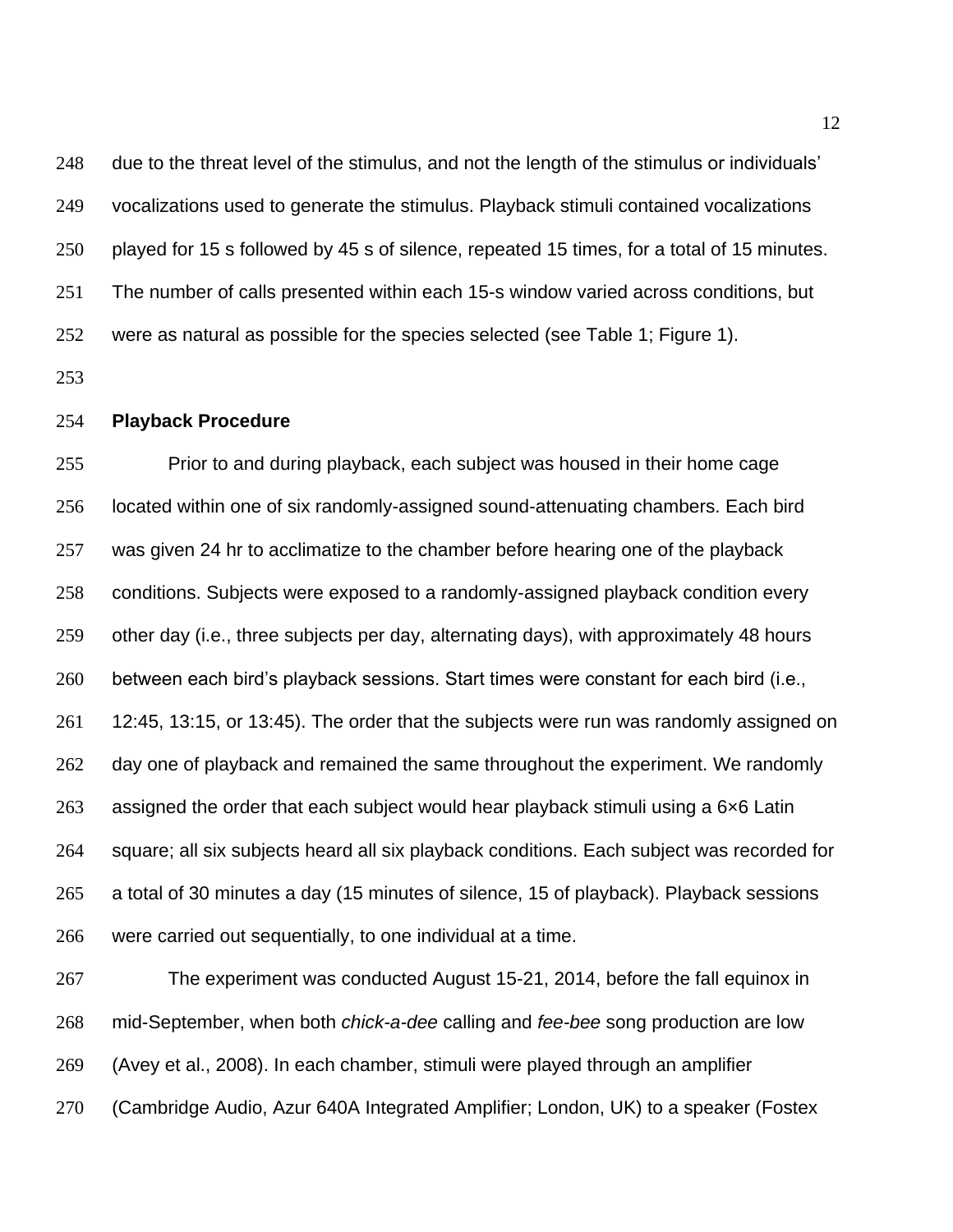FE108 Σ or Fostex FE108E Σ full-range speaker; Fostex Corp., Japan; frequency response range 80-18,000 Hz) using an mp3 player (Creative ZEN; Singapore). Amplitude was measured at the level of the perches from the centre position of the cage and playback amplitude was set to approximately 75 db with a Brüel & Kjær Type 2239 sound level meter (Brüel & Kjær Sound & Vibration Measurement A/S, Nærum, Denmark; A weighting, slow response). Audio recordings of the subjects were obtained using six AKG C 1000S condenser microphones (frequency response: 50-20,000 Hz; AKG Acoustics, Vienna, Austria), and six solid-state recorders (Marantz PMD670, D&M Professional, Itasca, IL, USA). Video recordings of the playbacks were obtained using a video camera (Sony Handycam DCR-SX45, Sony Electronics Asia Pacific Pte Ltd., Tokyo, Japan, or Canon VIXIA HF R500, Canon Canada Inc., Mississauga, Ontario, Canada) and video capture software (EZ Grabber, Geniatech, Beijing, China) installed on a personal computer.

# **Re-recordings**

 During building renovations, background construction noise occurred when conducting the playback of one subject and the baseline period of another subject. Playback trials for these subjects were re-run 48 hours later to obtain the subjects' behavioural responses without interruption. For the subject whose playback condition (i.e., MOB GHOW) was re-run, there was no significant difference in vocal behaviour 291 compared to the first session before interruption  $(t_{14} = .475, p = .642, d = .046)$ . The other subject's baseline period was interrupted, so only heard the playback when the condition was re-run.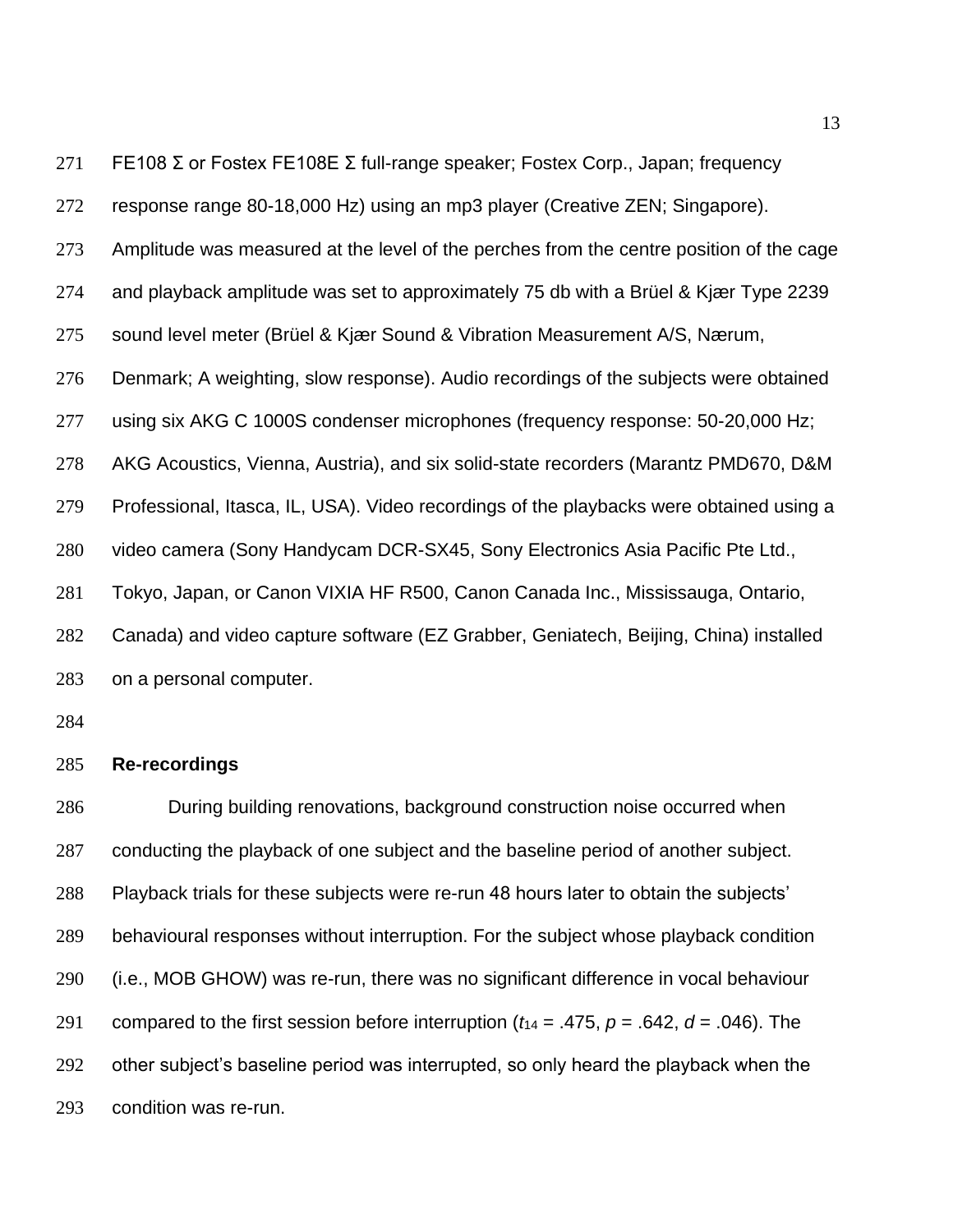## **Response Measures**

 Audio and video files were scored separately using SIGNAL sound analysis software (Engineering Design, Version 5.10.24, RTS, Berkeley, California, USA) to identify chickadee vocalizations, and VLC Media Player (VideoLAN, 2.1.3 Rincewind, Paris, France) to quantify movement behaviour. The first author analyzed all audio files for vocal responses, while two undergraduate volunteers (blind to the playback conditions and predictions) examined the video files for movement responses. The first author then verified the response quantification conducted by the volunteers to ensure scoring was consistent and resolved any disparities; this response quantification was used for analysis. We quantified behaviours in the 15 minutes of baseline (prior to hearing the first playback stimulus) and in the 15 minutes of playback. We quantified five classes of vocal behaviours: *chick-a-dee* calls (categorized by the number of D notes; D note composition included *chicka*s and *chick-a-dee* calls with 1 D, 2 D, 3 D, 4 D, 5 D, 6 D notes), *gargle* calls, *fee-bee* songs (including *fee* only songs), and *tseet*  calls. We quantified eight classes of movement behaviours: general activity (i.e., perch hops), food visits, water visits, ruffles, pecking bouts, beak wipes, approaches. See Table 2 for a description of the behaviours we quantified. Behavioural data from the six experimental conditions of each individual were separated into two phases: baseline and playback. For each individual, we subtracted baseline behaviours from the behaviours during playback to obtain a difference from baseline measure for each behaviour in every condition.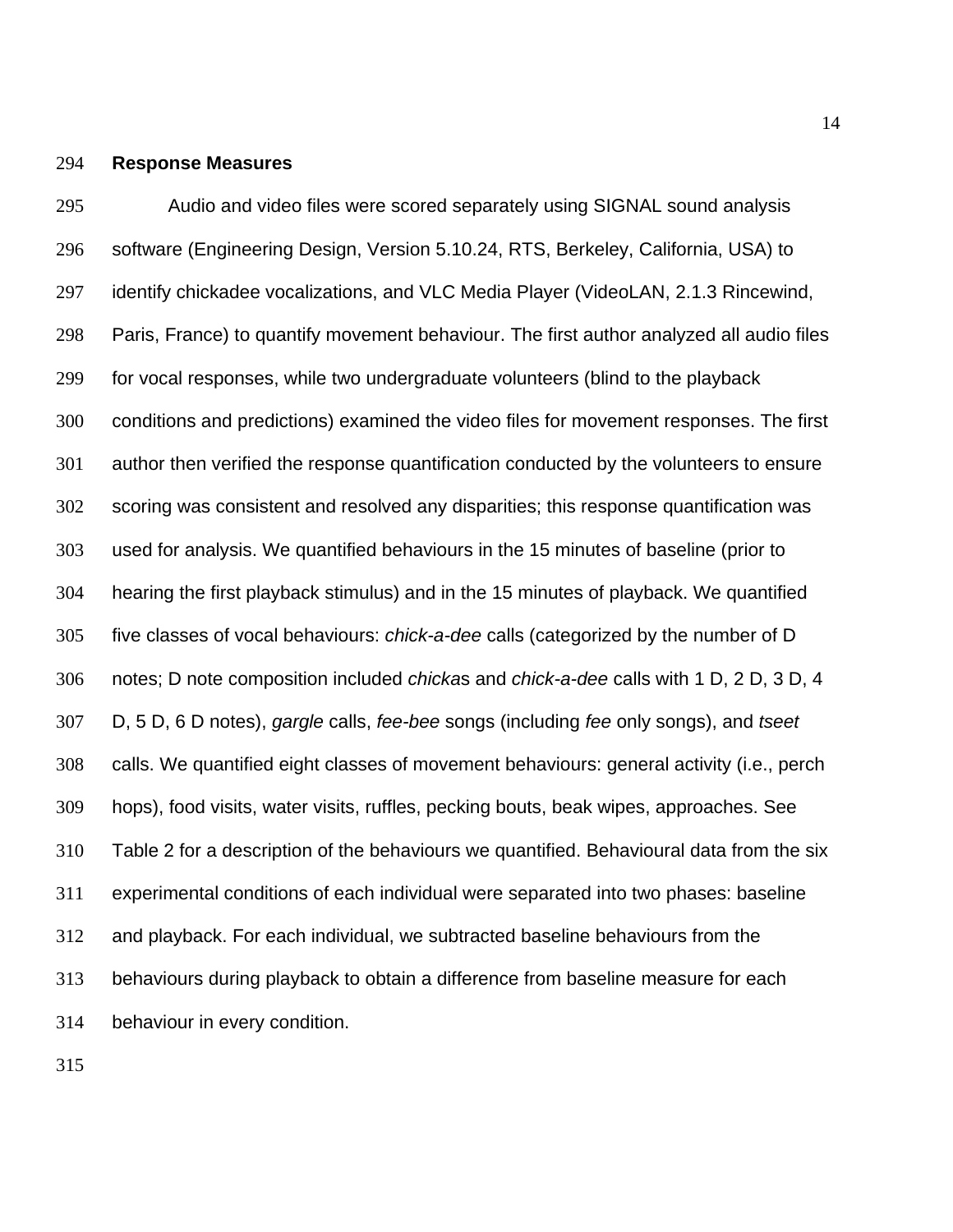#### **Statistical Analyses**

 We conducted repeated measures ANOVAs for each vocal and movement 318 behaviour across the six playback conditions ( $n = 6$  chickadees). Paired-samples t-tests were run to investigate significant differences in *chick-a-dee* call production across playback conditions. Huynh-Feldt correction was used on all repeated measures tests to correct for any possible violations in sphericity. Alpha levels were set at 0.05. We based our sample size on previous behavioural studies conducted in our lab (Hoeschele, Moscicki, Otter, van Oort, Fort, Farrell, Homan, Robson, & Sturdy, 2010). No animals were excluded from analyses. Recordings that were impacted by noise from building renovations were not included as described above.

## **Ethical Note**

 Birds remained in the sound chamber throughout testing, minimizing the transport and handling of each bird. Following the experiment, birds were returned to the colony room for use in future experiments. All procedures were conducted in accordance with the Canadian Council on Animal Care Guidelines and Policies with approval from the Animal Care and Use Committee for Biosciences for the University of Alberta (AUP 108), which is consistent with the Animal Care Committee (ABS) Guidelines for the Use of Animals in Research. Birds were captured and research was conducted under an Environment Canada Canadian Wildlife Service Scientific permit (#13-AB-SC004), Alberta Fish and Wildlife Capture and Research permits (#56076 and #56077), and a City of Edmonton Partners in Parks permit.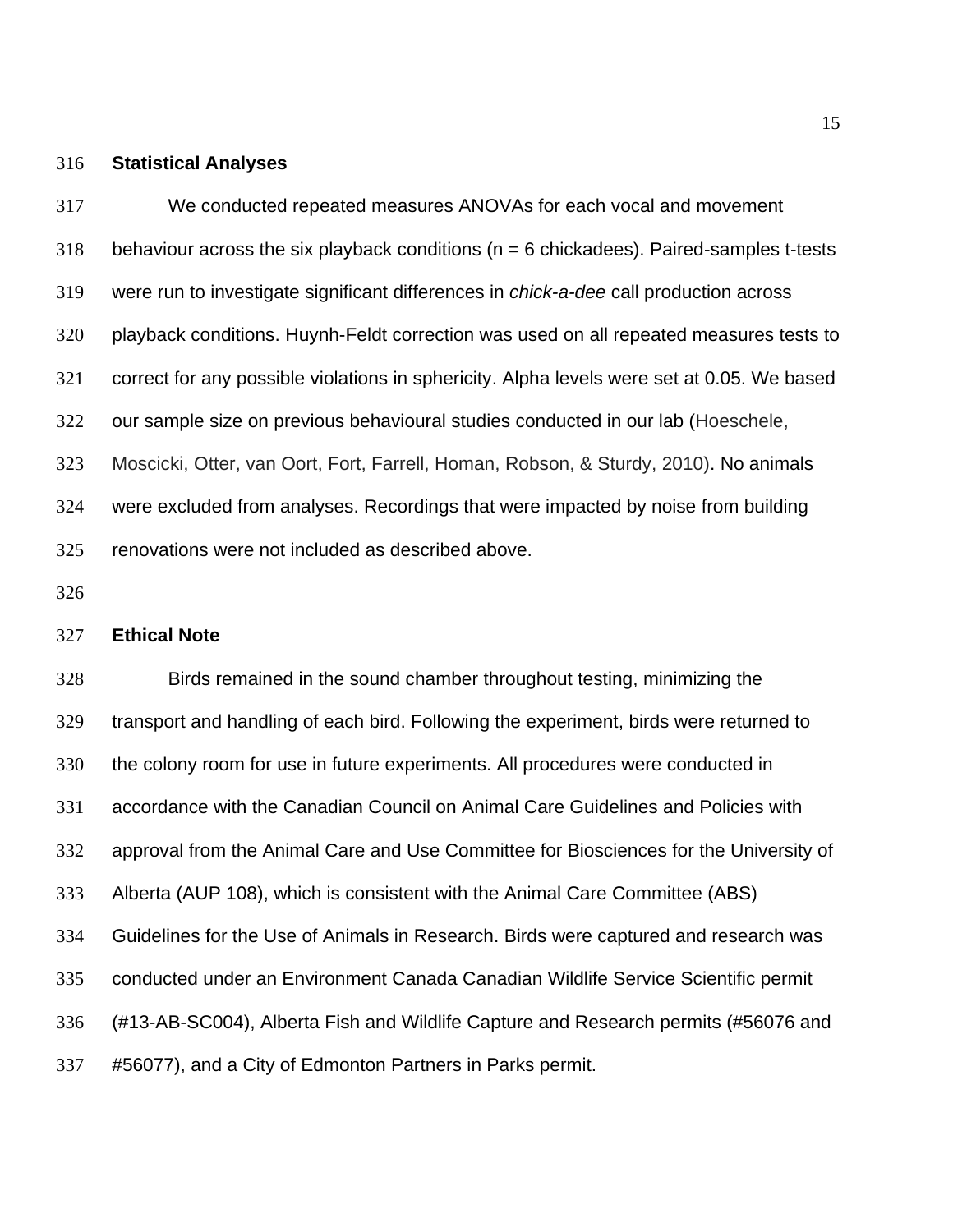**Overall Vocal Output**

#### **Results**

# **Prediction 1.** Figure 2 illustrates the difference from baseline in vocal responses of *chick-a-dee* calls (broken down by D note composition) made to each stimulus set. This graph shows that chickadees produced fewer *chick-a-dee* calls during playback of GHOW compared to baseline. Chickadees also decreased production of *chick-a* calls during playback of NSWO compared to baseline, but there was a slight increase in production of *chick-a-dee* calls containing one to six or more D notes. In addition, in comparison to heterospecific-produced playback conditions (i.e., owl and nuthatch calls), chickadees produced more *chick-a-dee* calls in response to all conspecific- produced playback conditions (Fig. 2). In general, chickadees vocalized more in response to conspecific stimuli. Chickadees produced fewer *chick-a-dee* calls, compared to baseline, containing four or more D notes in response to the MOB GHOW condition, but a one-way repeated measures ANOVA indicated that there were no significant differences in D note production between baseline and playback ( $F_{2,9}$  = 1.99,  $p = .194$ ,  $n_p^2 = 0.28$ ). However, there was a significant difference in the *chick-a-dee* call production between NSWO (*M* = 9.50, *SD* = 11.20) and GHOW (*M* = -15.67, *SD* = 355 24.04) conditions,  $t_5 = -2.61$ ,  $p = .048$ ,  $d = 1.34$ , with chickadees producing more calls in response to the high-threat owl calls (NSWO) than the low-threat owl calls (GHOW). There was also a significant difference in the *chick-a-dee* call production between MOB NSWO (*M* = 23.00, *SD* = 50.93) and REV MOB NSWO (*M* = 55.83, *SD* = 52.044) 359 conditions,  $t_5 = -3.51$ ,  $p = .017$ ,  $d = 6.38$ , with chickadees producing fewer calls in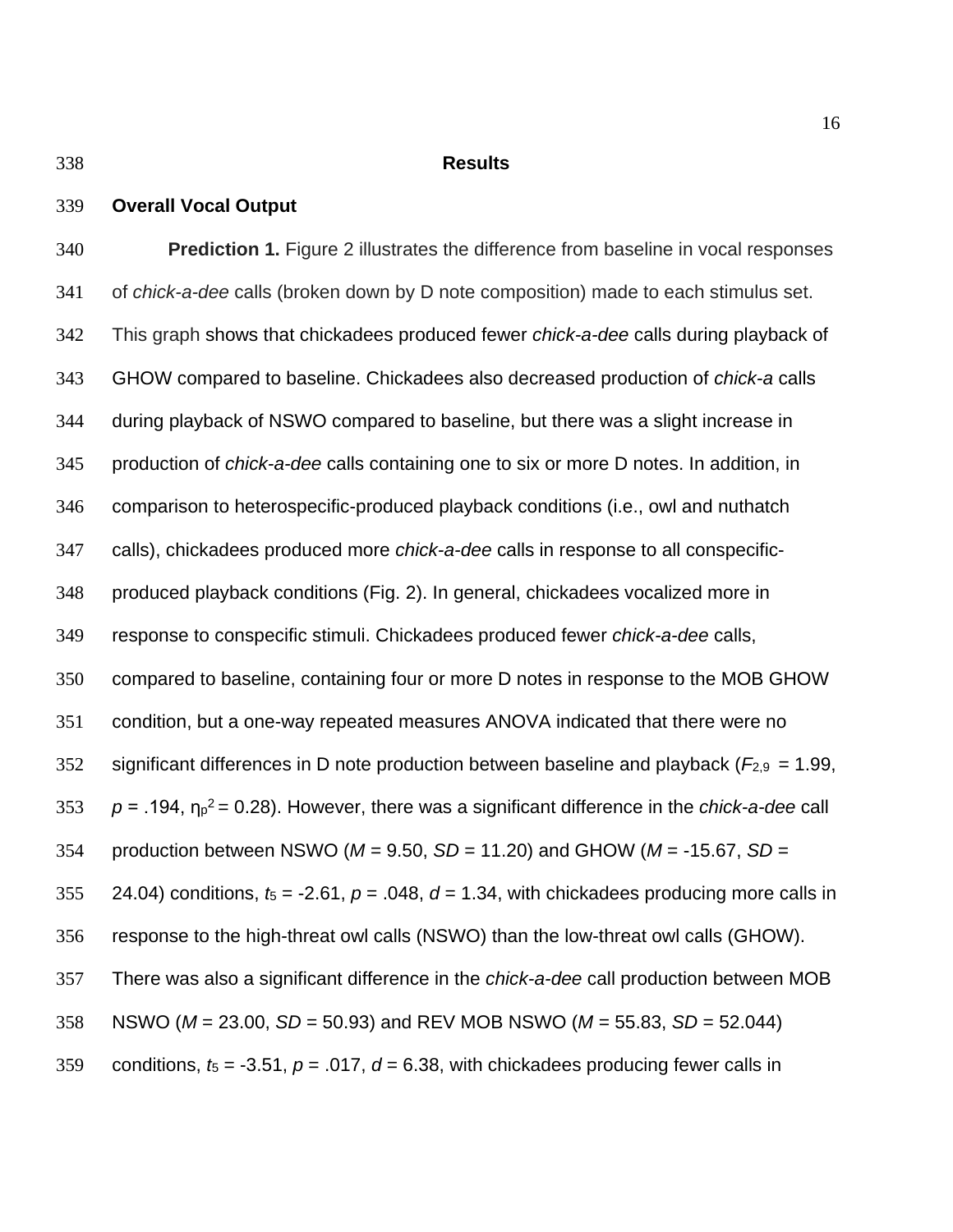response to the high-threat mobbing calls (MOB NSWO) than the control condition

(REV MOB NSWO). No other comparisons were significant (all *p*s ≥ .058).

 **Prediction 2.** Chickadees produced slightly more *chick-a-dee* calls, over other vocalizations, in the NSWO condition in comparison to the GHOW playback condition. However, a 4 × 6 repeated measures ANOVA indicated no significant differences in the 365 production of *chick-a-dee* calls in comparison to other vocalizations ( $F_{1,5} = 3.53$ ,  $p = .12$ ,  $\eta_p^2 = 0.41$ ).

 **Prediction 3.** Figure 3 shows that chickadees produced more *tseet* calls in response to chickadee-produced vocalizations, regardless of threat level. The difference in *tseet* production across playback conditions approached significance (one-way 370 repeated measures ANOVA;  $F_{2,11} = 3.46$ ,  $p = .06$ ,  $n_p^2 = 0.41$ ). *Gargles* (one-way  $r^2$  repeated measures ANOVA;  $F_{2,12} = 1.20$ ,  $p = .34$ ,  $n_p^2 = 0.19$ ) and *fee-bee* songs (one-372 way repeated measures ANOVA;  $F_{5,25} = 1.45$ ,  $p = .24$ ,  $n_p^2 = 0.23$ ) did not differ across conditions.

 **Prediction 4.** Last, the difference in D note composition across playback 375 conditions (e.g., high-threat vs. low-threat) was not significant ( $7 \times 6$  repeated measures 376 ANOVA;  $F_{2,12} = 1.27$ ,  $p = .32$ ,  $\eta_p^2 = 0.20$ ). Despite this, there appear to be differences in the D note composition of *chick-a-dee* calls produced as chickadees produced more calls with four D notes per call to high-threat (i.e., NSWO and MOB NSWO) than to low-threat conditions (i.e., GHOW and MOB GHOW) (Fig. 2).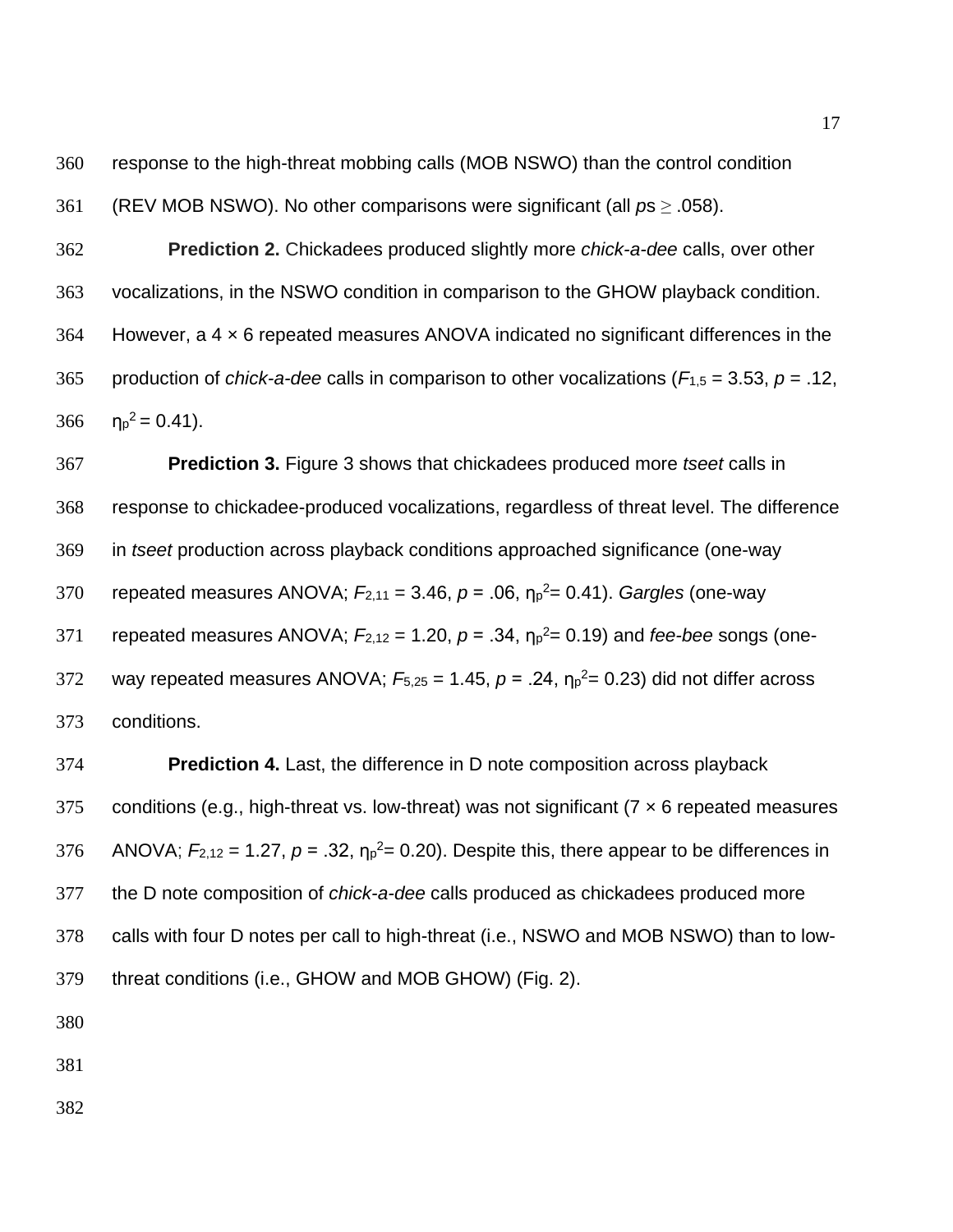## **Overall Movement Behaviour**

 **Predictions 5 & 6.** General movement behaviour was significantly different across playback conditions (one-way repeated measures ANOVA; *F*5,25 = 3.45, *p* = .02,  $\text{np}^2$  = 0.41). Chickadees exhibited less general activity relative to baseline in response to chickadee-produced calls (i.e., MOB GHOW, MOB NSWO, and REV MOB NSWO) regardless of threat level (low versus high). In contrast, chickadees exhibited more general activity relative to baseline in response to non-chickadee produced calls (i.e., GHOW, NSWO, and RBNU; see Figure 5). As a simple demonstration of this, we *post hoc* combined the averages of birds' movement difference scores for each conspecific playback(*M* = -195.39, *SD* = 86.22); MOB GHOW, MOB NSWO, REV MOB NSWO) and heterospecific playback (*M* = 85.06, *SD* = 21.92; GHOW, NSWO, RBNU) and 394 conducted a paired-samples t-test which showed a significant difference in the behaviour to these pooled classes of stimuli ( $t_2 = 4.65$ ,  $p = .043$ ,  $d = 4.46$ ). Figure 6 illustrates the difference from baseline of non-perch hop movement behaviour across the six playback conditions. Almost all non-perch hop movements decreased during playback across all six conditions, however these were not significantly different from baseline (one-way repeated measures ANOVAs; food visits:  $F_{5,24} = 1.25$ ,  $p = .32$ ,  $\eta_p^2 = 0.20$ ; water visits:  $F_{2,9} = 2.20$ ,  $p = .17$ ,  $\eta_p^2 = 0.31$ ; pecking 401 bouts:  $F_{2,11} = 0.80$ ,  $p = .49$ ,  $n_p^2 = 0.14$ ; and beak wipes:  $F_{3,14} = 1.04$ ,  $p = .40$ ,  $n_p^2 = 0.17$ . Ruffles and approaches are plotted together in Figure 7. A one-way repeated measures ANOVA indicated no significant difference in the production of ruffles across 404 playback conditions  $(F_{3,13} = 1.79, p = .20, \eta_p^2 = 0.26)$ . A repeated measures ANOVA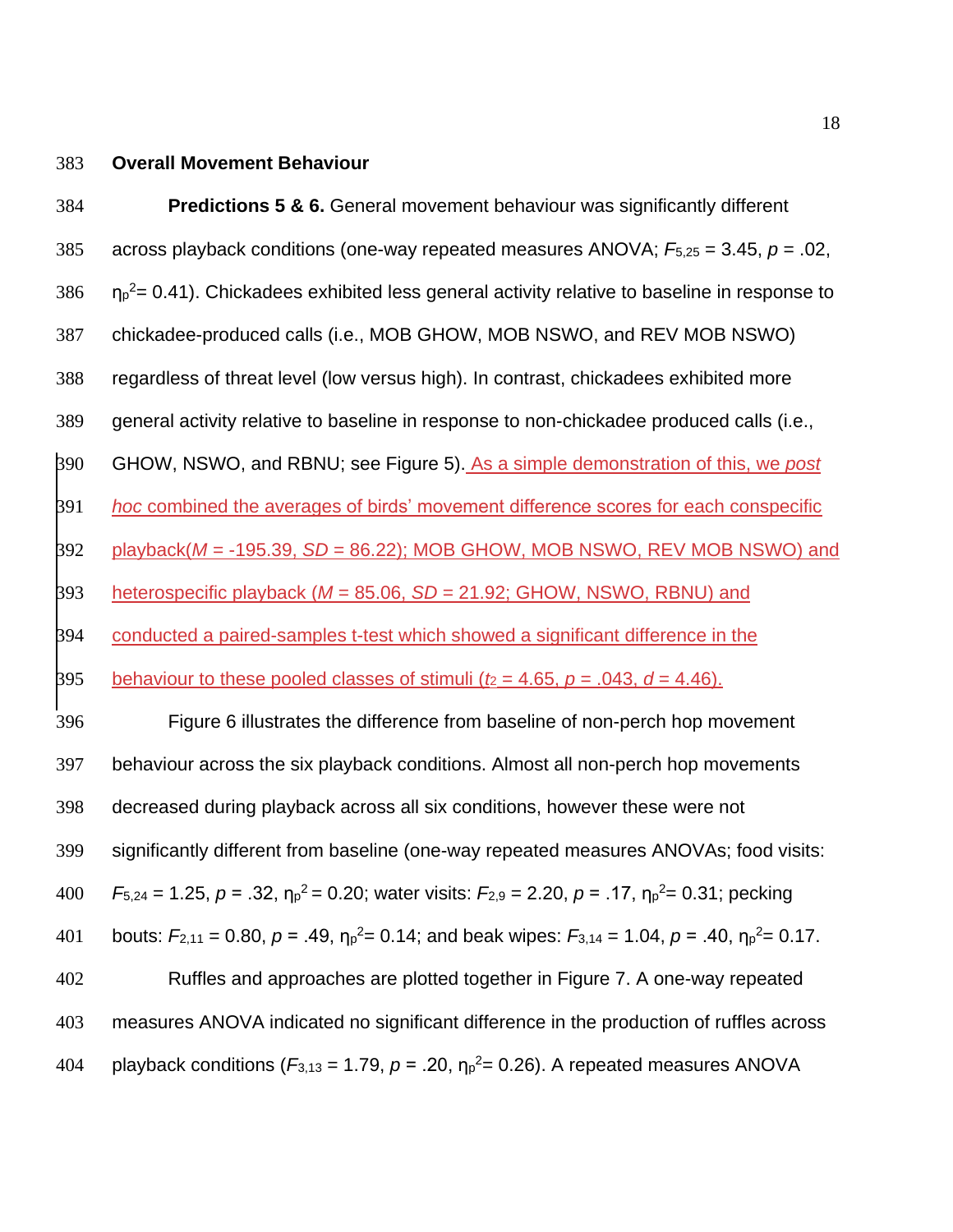405 indicated that approaches did not differ significantly across playback ( $F_{3,17}$  = 1.21,  $p =$ 406 .34,  $\eta_p^2 = 0.20$ ).

## **Discussion**

 Black-capped chickadees were presented with playback of high- and low-threat predator calls and conspecific mobbing calls. By examining vocal and movement responses, the results here indicated that *chick-a-dee* mobbing call production and general movement activity (i.e., perch hops) varied depending on threat-level and producer (i.e., heterospecific vs. conspecific). Chickadees produced significantly more *chick-a-dee* calls in response to high-threat owl calls than low-threat owl calls. Chickadees also produced significantly more *chick-a-dee* calls to the control condition (i.e., REV MOB NSWO) than high-threat predator-elicited mobbing calls (i.e., NSWO). Chickadees exhibited more general activity to conspecific than heterospecific playbacks. Once a predator is detected, anti-predatory behaviours can assist birds in defending themselves; for example, *chick-a-dee* calling helps recruit conspecifics to mob the nearby predator, whereas moving from location to location, could prepare a bird to fight off the predator or fly away. These two behaviours (i.e., *chick-a-dee* calling and general activity) varied the most among playback conditions, suggesting that these behaviours are most related to anti-predatory responses.

## **Vocal Behaviour**

 The *chick-a-dee* call is an acoustically complex vocalization that can convey predator-related information to nearby conspecifics and heterospecifics (e.g., Templeton et al., 2005). Despite being a well-studied vocalization common among Parid species,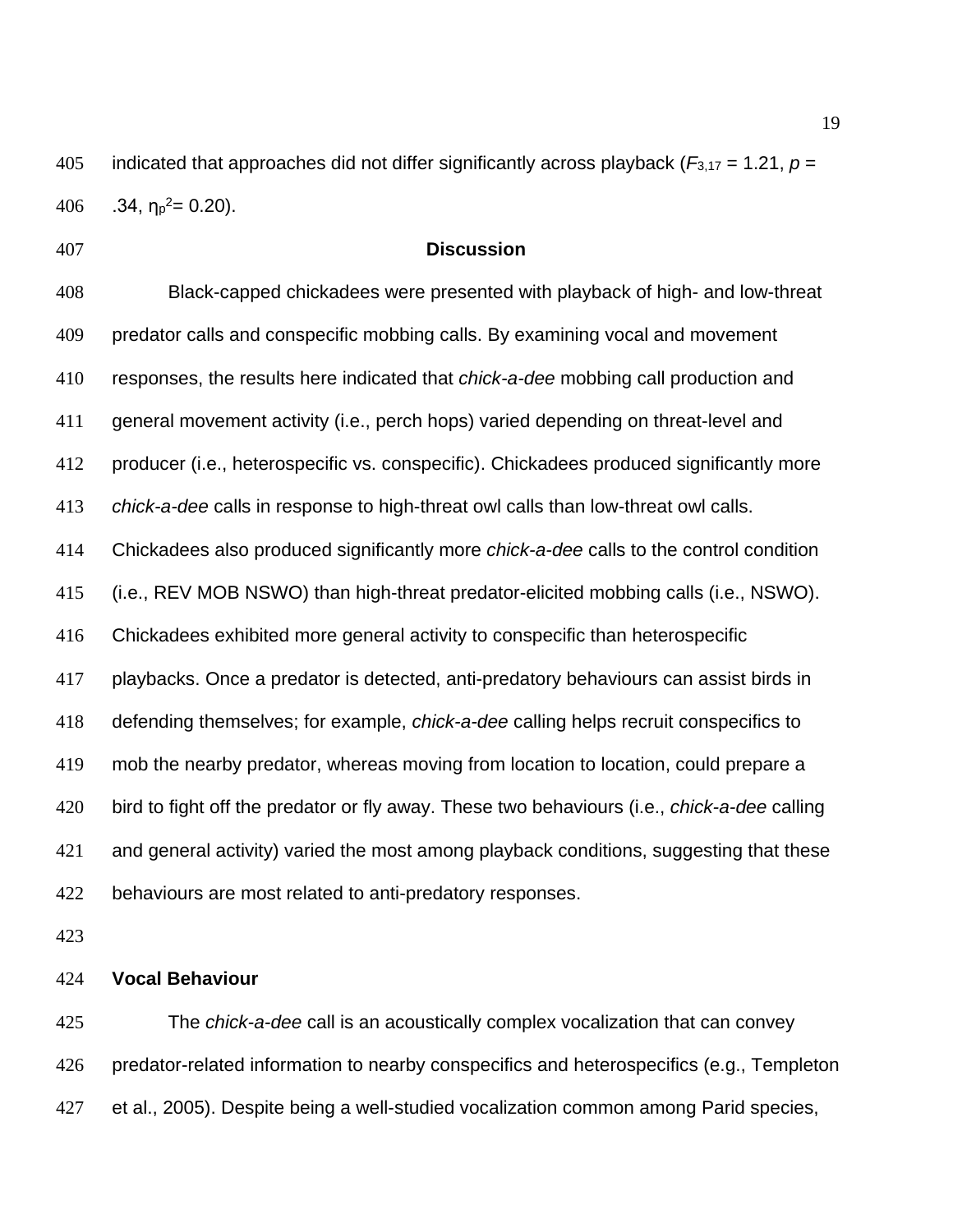some aspects of how the call communicates specific information (e.g., acoustic variation, including note composition and rate of calling; contextual aspects, such as the presence of a predator or a mate) are unclear (Wilson & Mennill, 2011). Wilson and Mennill (2011) manipulated the signaling rate (i.e., duty cycle) and structural variation of *chick-a-dee* calls and found that, regardless of acoustic structure, signaling sequences with a high duty cycle attracted more conspecific and heterospecific receivers that approached the speaker more quickly, closely, and remained near for longer. Here we found that the rate of *chick-a-dee* call production by our chickadees was higher to NSWO than to GHOW playback, which would likely result in attracting more receivers during contexts of high threat; this finding is supported by both Templeton et al. (2005), that found chickadees produced more mobbing calls to smaller, high-threat live predators than to larger predators or controls, and Billings et al. (2015), that found chickadees mobbed more during the playback of high-threat than low-threat raptors. We also found that the frequency of *chick-a-dee* calls was higher to REV MOB NSWO than to MOB NSWO playback; the reversed calls could be considered a type of foreign vocalization indicating unknown danger that chickadees should respond to with a high frequency of mobbing calls.

 We predicted that chickadees would emit more *chick-a-dee* calls following playback of *chick-a-dee* mobbing calls compared to predator vocalizations. Although we did not find differences in vocal responses to conspecific- versus heterospecific- produced vocalizations within threat level (e.g., playbacks of high-threat), significant differences were found in the *chick-a-dee* call production between GHOW and NSWO conditions, with chickadees producing more calls to high-threat owl calls (NSWO) than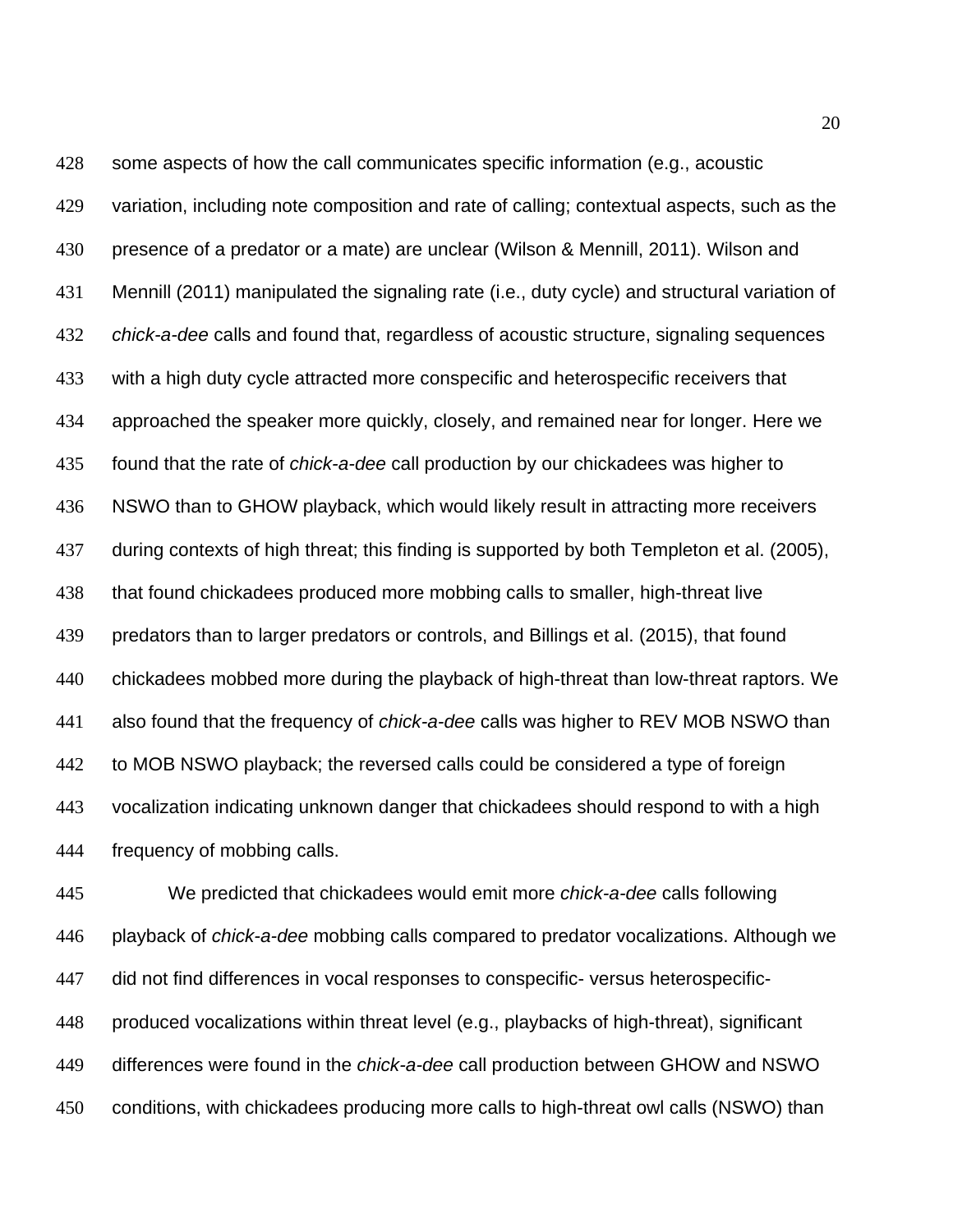low-threat ones (GHOW). The higher production of *chick-a-dee* calls in the NSWO 452 condition in comparison to the GHOW condition may be a result of chickadees calling for 'help' in response to a quick, high-threat owl, whereas they opt not to recruit conspecifics when faced with a slower, low-threat owl that they can easily outmaneuver (Fig. 2). Chickadees also produced significantly more *chick-a-dee* calls in response to the chickadee-produced control condition (i.e., REV MOB NSWO) compared to the high-threat predator-elicited chickadee mobbing calls (i.e., MOB NSWO). It is unclear why chickadees called more to reversed chickadee calls than the identical 'normal' calls. Again, the reversed *chick-a-dee* call may be considered a foreign conspecific vocalization and threatening to a chickadee as if a conspecific is in some sort of unknown danger. No other playback conditions in our study were found to result in significantly different *chick-a-dee* call production. Our finding that within threat level (i.e., low-threat GHOW and MOB GHOW, high-threat NSWO and MOB NSWO) there were no significant differences in chickadees' vocal responses is in line with Avey et al. (2011), which found that within threat level, there was similar neural expression regardless of whether the playback was chickadee- or predator-produced. Thus, IEG expression in caudomedial mesopallium (CMM) and caudomedial nidopallium (NCM), and vocal behaviour, both increase in response to both high-threat playback conditions. It seems that these results demonstrate a strong connection between auditory input, vocal output, and neural expression in auditory brain regions. Second, we predicted that chickadees would produce more *chick-a-dee* calls

 compared to other vocalizations following high-threat playback (i.e., NSWO and MOB NSWO). This prediction was not supported as chickadees did not produce more *chick-*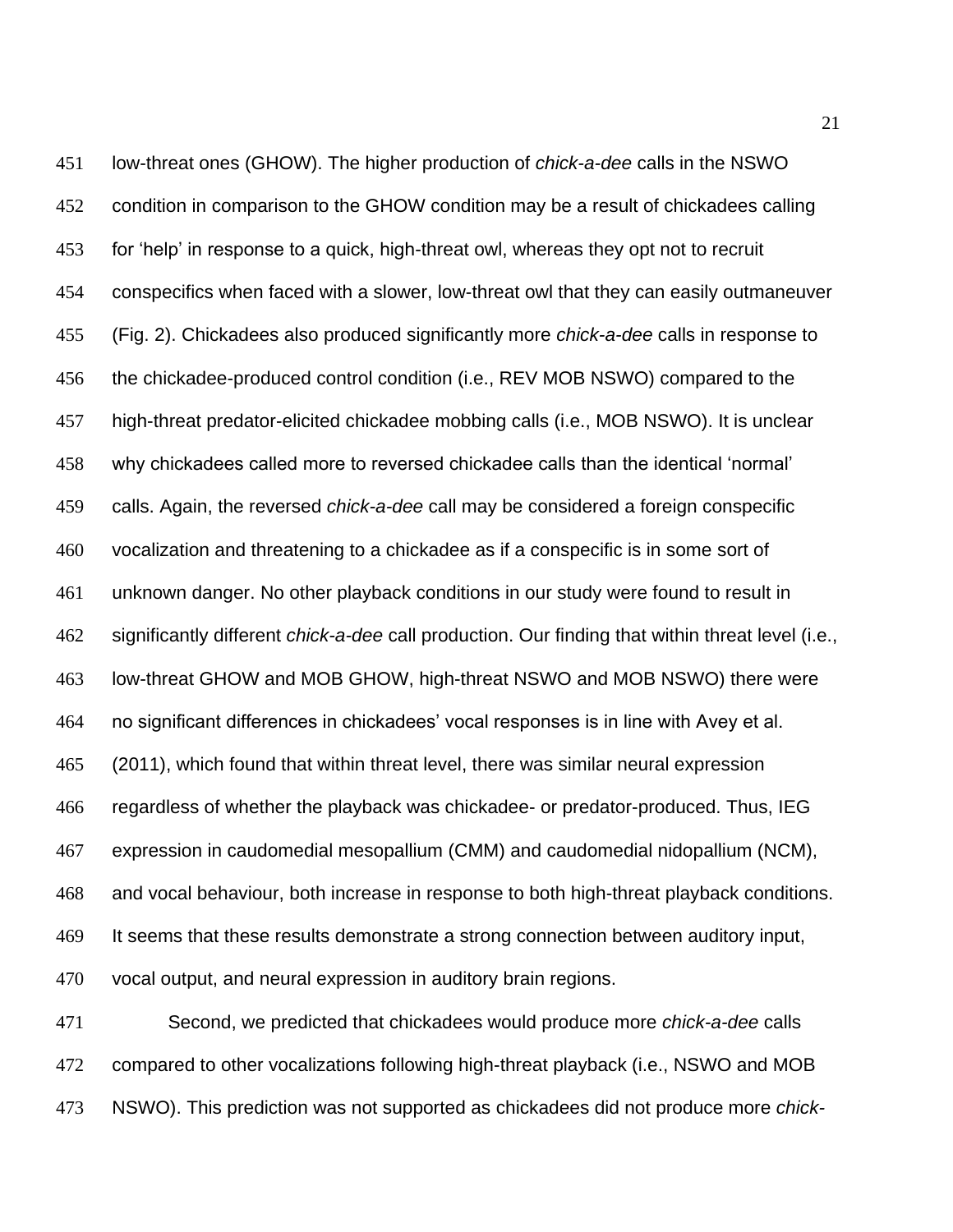*a-dee* calls compared to other vocalizations in high-threat conditions. Chickadees produced other vocalizations as often as they produced *chick-a-dee* calls during a high-threat context, including *tseet* calls that are typically used as contact calls.

 Third, we predicted that during experimental playback chickadees would emit fewer non-mobbing call vocalizations (e.g., *tseet* calls). Chickadees actually produced more *tseet* calls in response to chickadee-produced vocalizations than predator vocalizations, regardless of threat. *Tseet* calls are a contact call for chickadees: chickadees produce this vocalization when they hear other chickadees (Odum, 1942). When investigating vocal differences across playback conditions, no significant results were found for *gargles* or songs. Juveniles typically produce *gargle* calls to establish themselves in the flock and gain access to food (Smith, 1991). It is unlikely that this vocalization would be useful in the presence of a predator. Chickadees use their *fee- bee* song to attract mates and maintain territory; Figure 4 indicates that song (both *fee* and *fee-bee* vocalizations) production decreased, relative to baseline, in response to high- and low-threat owl calls. Again, it would be appropriate to sing in the presence of a conspecific and abstain when a predator is nearby.

 Fourth, we predicted that chickadees would produce calls with more D notes in response to high-threat compared to low-threat vocalizations, for both predator calls and the corresponding mobbing calls (i.e., stimuli of the same threat level). Templeton et al. (2005) found that chickadees produced more D notes when detecting a high-threat saw- whet owl (approximately four D notes per call) than to a low-threat great horned owl (approximately two to three D notes per call). Avey et al. (2011) found more IEG expression in auditory brain regions in response to high threat predator- and chickadee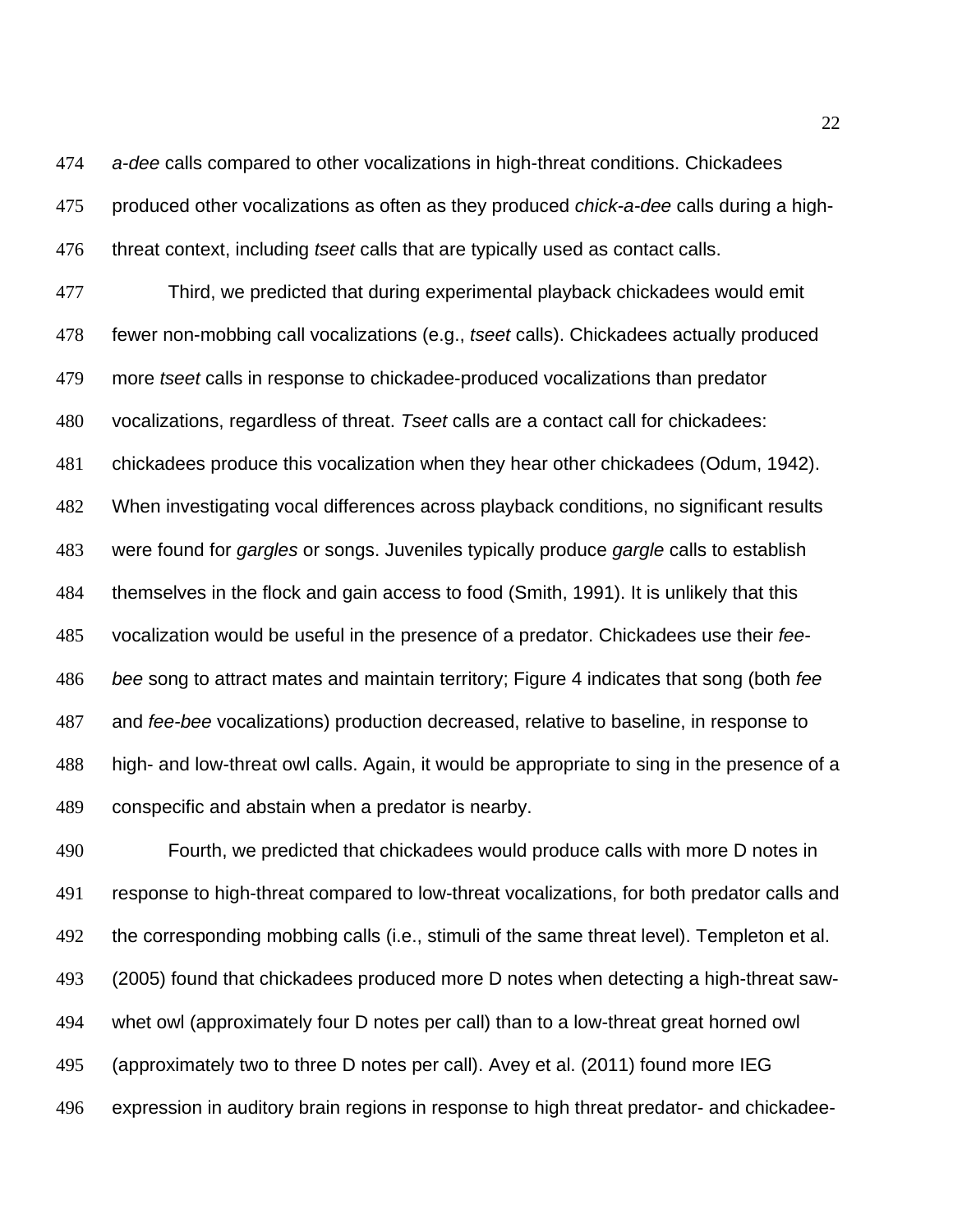produced calls than low threat predator- and chickadee-produced calls. Despite the acoustic differences of the stimuli, IEG levels were similar across stimuli of the same threat level, and we thus predicted that we would observe a similar pattern in a behavioural task. In the current study, *chick-a-dee* mobbing calls produced in response to MOB GHOW typically contained one to three D notes per call; chickadees also produced more calls in response to MOB NSWO that typically contained four to five D notes (Fig. 2). Again, within threat level (e.g., low-threat GHOW and MOB GHOW, and high-threat NSWO and MOB NSWO), vocal production did not differ significantly, in line with previous findings of inducing similar neural expression.

## **Movement Behaviour**

 We predicted that chickadees would suppress movement more in the presence of high-threat than low-threat stimuli, as chickadees could easily outmaneuver the large low-threat predator, and that movement would be suppressed more in response to predator calls (i.e., hiding) than to chickadee-produced mobbing calls, as mobbing calls should elicit mobbing behaviour (Predictions 5 & 6, respectively). We recorded perch hops as a general measure of movement response, similar to previous playback studies (e.g., Hoeschele et al., 2010). It is clear that chickadees exhibited less general activity relative to baseline in response to chickadee-produced calls (i.e., MOB GHOW, MOB NSWO, and REV MOB NSWO) regardless of threat. In contrast, chickadees exhibited more general activity relative to baseline in response to non-chickadee produced calls (i.e., GHOW, NSWO, and RBNU). These findings were in direct contrast to our prediction that chickadees would suppress movement more in response to predator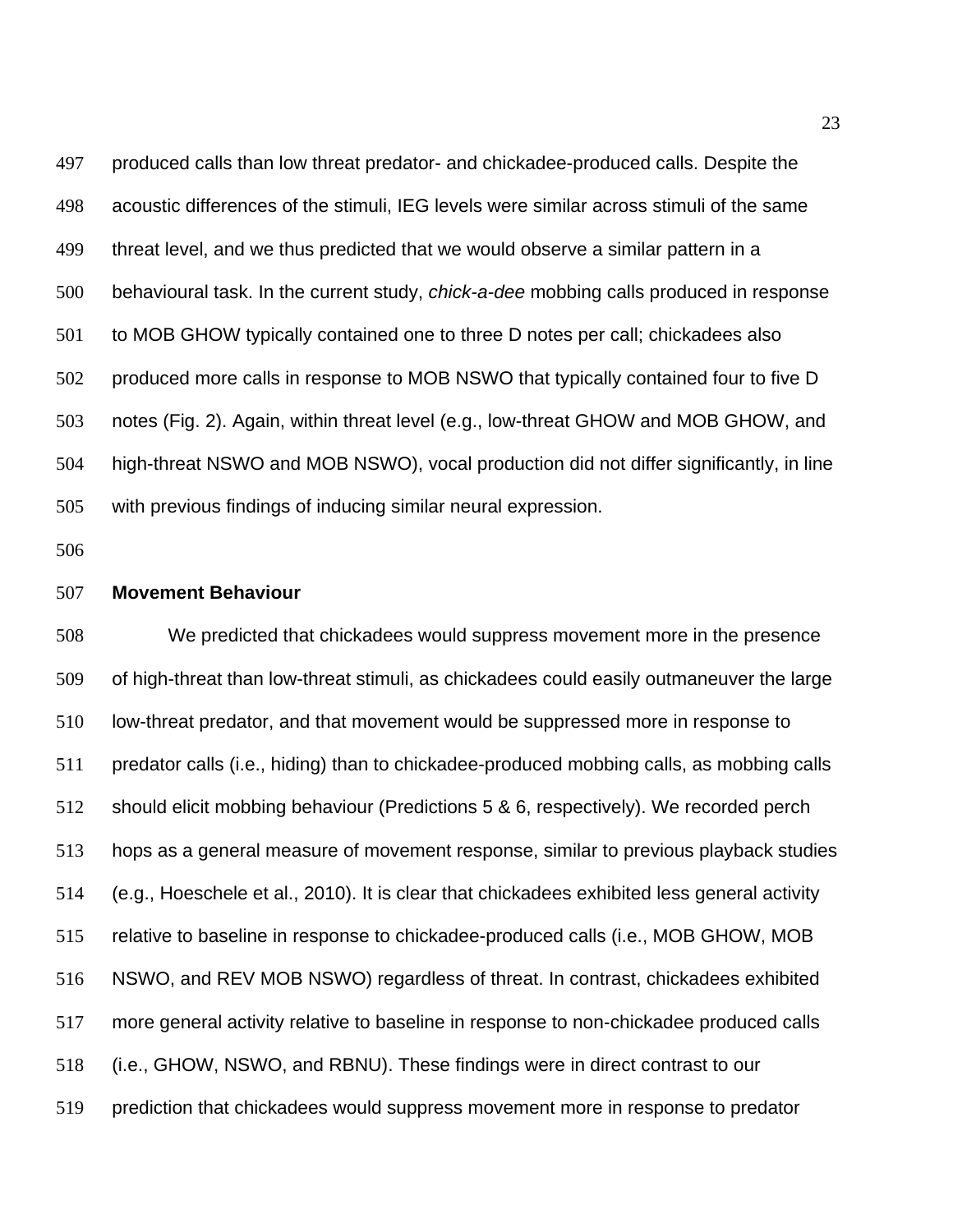calls than to mobbing calls (Fig. 6; Prediction 6). There was a trend toward low-threat playback resulting in larger deviations from baseline for general activity (i.e., increased perch hopping to GHOW and decreased to MOB GHOW) in comparison to high-threat playback, but this result was not significant (Fig. 6; Prediction 5). There was a negative relationship between *tseet* call production and general activity; this result may indicate that chickadees typically vocalize when stationary, and vocal production or movement frequency is affected by the context of their environment (i.e., who is producing vocalizations). It is possible that chickadees increase in general activity in response to predator playback is in preparation for a "fight or flight" situation. Increased general activity could be due to the initiation of mobbing behaviour, or alternatively results from birds changing positions in an effort to visually locate a potential predator or stay vigilant. Subsequent studies could equip cages with nest boxes to determine if the reduction of general activity is actually chickadees' way of hiding when signaled about the presence of a predator by conspecifics.

 Non-perch hop movements did not differ significantly across playback conditions. Despite this, food and water visits, and pecking bouts generally did decrease from baseline during most playback conditions (Fig. 7). Chickadees would decrease food and water visits in the presence of threat, regardless whether indicated by the predator or conspecifics. Previously, Nowicki (1983) found that chickadees foraged significantly less when they heard foreign flocks' calls; a foreign flock would conceivably pose a threat to resources (e.g., territory or foraging) in the way that a predator would to survival, although not at the same level of consequence to individual fitness. Without proper syntax, the reversed mobbing call could be responded to as a "foreign" call or perhaps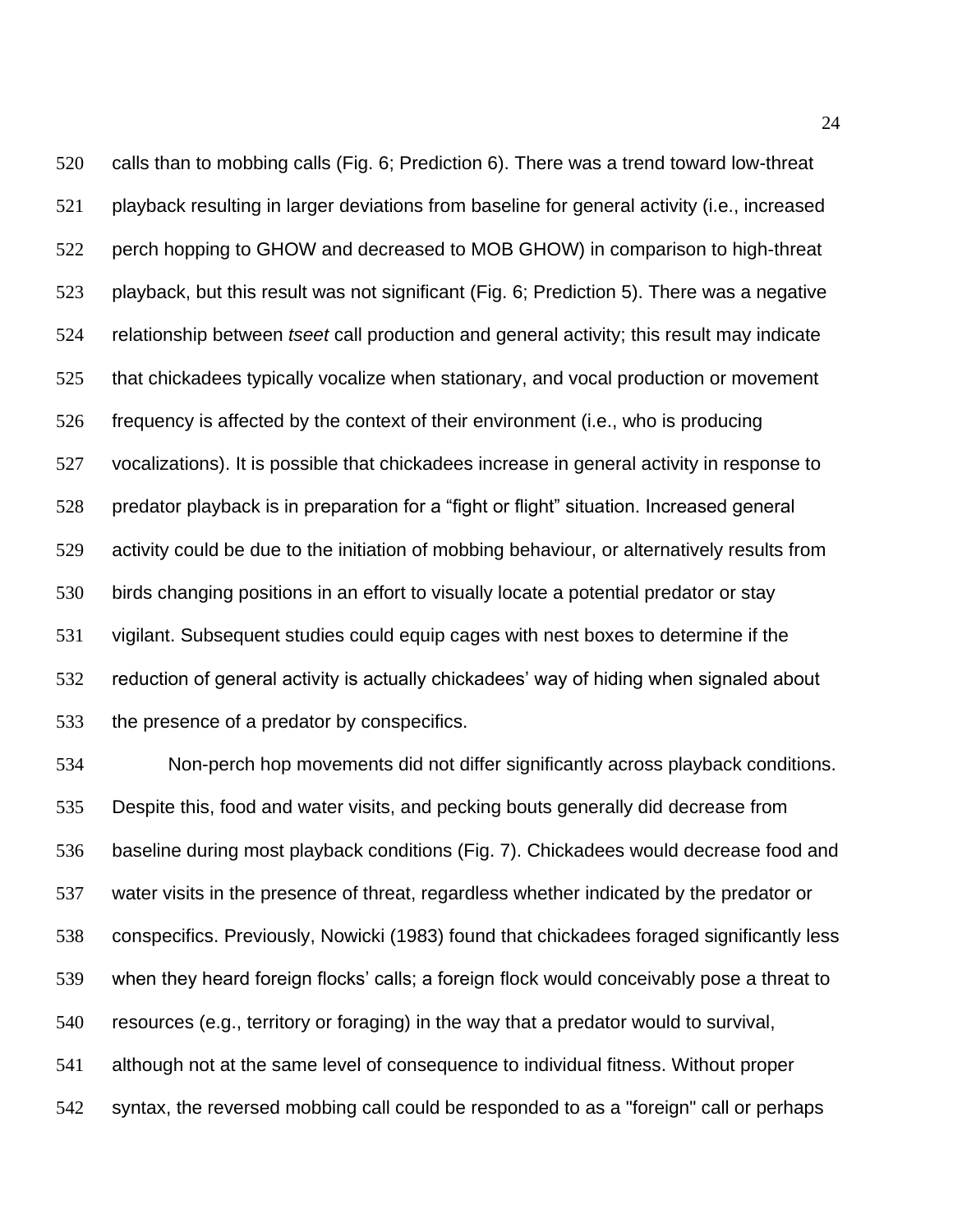from a foreign flock. Even pecking bouts (conducted to break open seeds) could make birds vulnerable to predation. Chickadees may have moved less in the presence of a red-breasted nuthatch as they consume similar food to chickadees and could be perceived as competition.

 Chickadees produce ruffles towards conspecifics as an aggressive behaviour and to establish dominance and gain access to food. However, chickadees did not appear to produce ruffles in response to high-threat predator- or chickadee mobbing calls. This could be a result of chickadees not ruffling in high-threat conditions to avoid being noticed by predators; ruffles and *gargles* are typically produced consecutively and could result in higher risk of being noticed by a predator (Smith, 1991).

 Templeton and colleagues (2005) found that more chickadees approached a hidden speaker during the playback of high-threat mobbing calls than low-threat or control mobbing calls. In our experiment, approaches were defined as landing on the cage wall closest to the speaker; we predicted that chickadees would show similar approach behaviour by perching on the front wall more frequently in response to high- threat playback conditions. Although non-significant, approaches appear to have been produced more in response to the high-threat mobbing condition (i.e., MOB NSWO) in comparison to baseline. Therefore, approaches are most likely connected with mobbing behaviour, which is initiated by conspecific mobbing calls in the presence of high predator threat.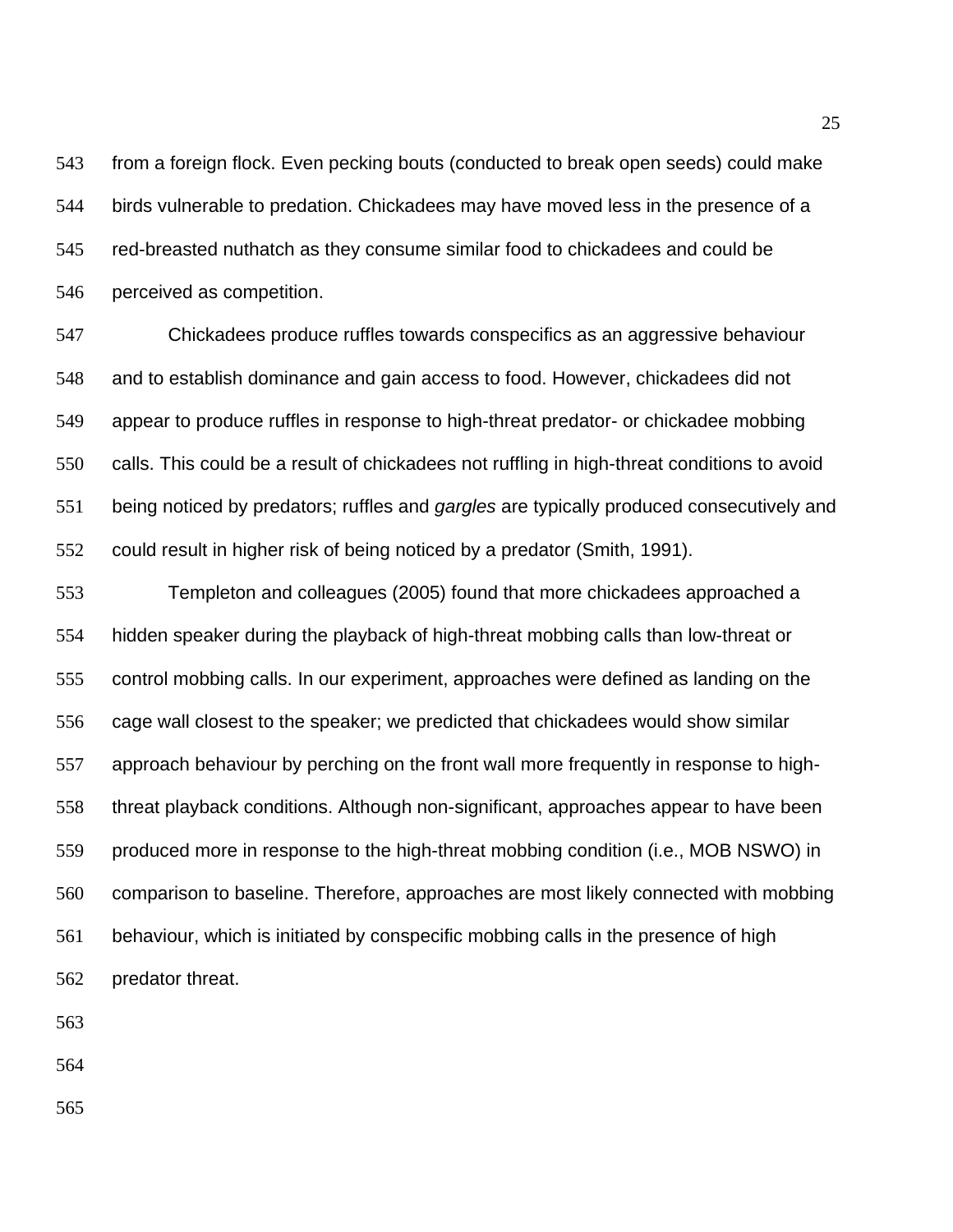## **Conclusions**

 In an attempt to understand the behaviour, cognition, and communication of social animals, Stan Kuczaj recognized the value of studying animals both in the wild and captivity. One area of Stan's research focused on understanding the communication of highly social animal species, specifically the Atlantic bottlenose dolphins (*Tursiops truncates*). We found that chickadees, a highly social species, produced significantly more *chick-a-dee* mobbing calls in response to high-threat owl calls versus low-threat owl calls. Chickadees also produced significantly more *chick-a- dee* calls in response to reversed high-threat mobbing calls versus the original high- threat mobbing calls. *Tseet* production across playback conditions approached a significant difference between conspecific and heterospecific calls, with chickadees producing more contact calls in response to conspecific calls. Chickadees exhibited more general activity in response to heterospecific-produced calls than conspecific- produced calls. Overall, chickadees appeared to produce more *tseet* calls in response to the playback of conspecific calls but move less. However, no significant differences in *tseet* calling or general activity behaviour were found for high- versus low-threat conditions for either hetero- or conspecific playback. Stan and colleagues also found that dolphins' movement behaviour was altered in the presence of a high-speed personal watercraft - dolphins significantly reduced dive duration, the clustering of individuals, and breathing synchrony (Miller, Solangi, & Kuczaj, 2008). Although not predators, *per se*, boats pose a real danger to dolphins as interaction with them can cause serious injury or death. These results indicate that imminent danger can drastically affect animals' behaviour. Once a predator is detected, anti-predatory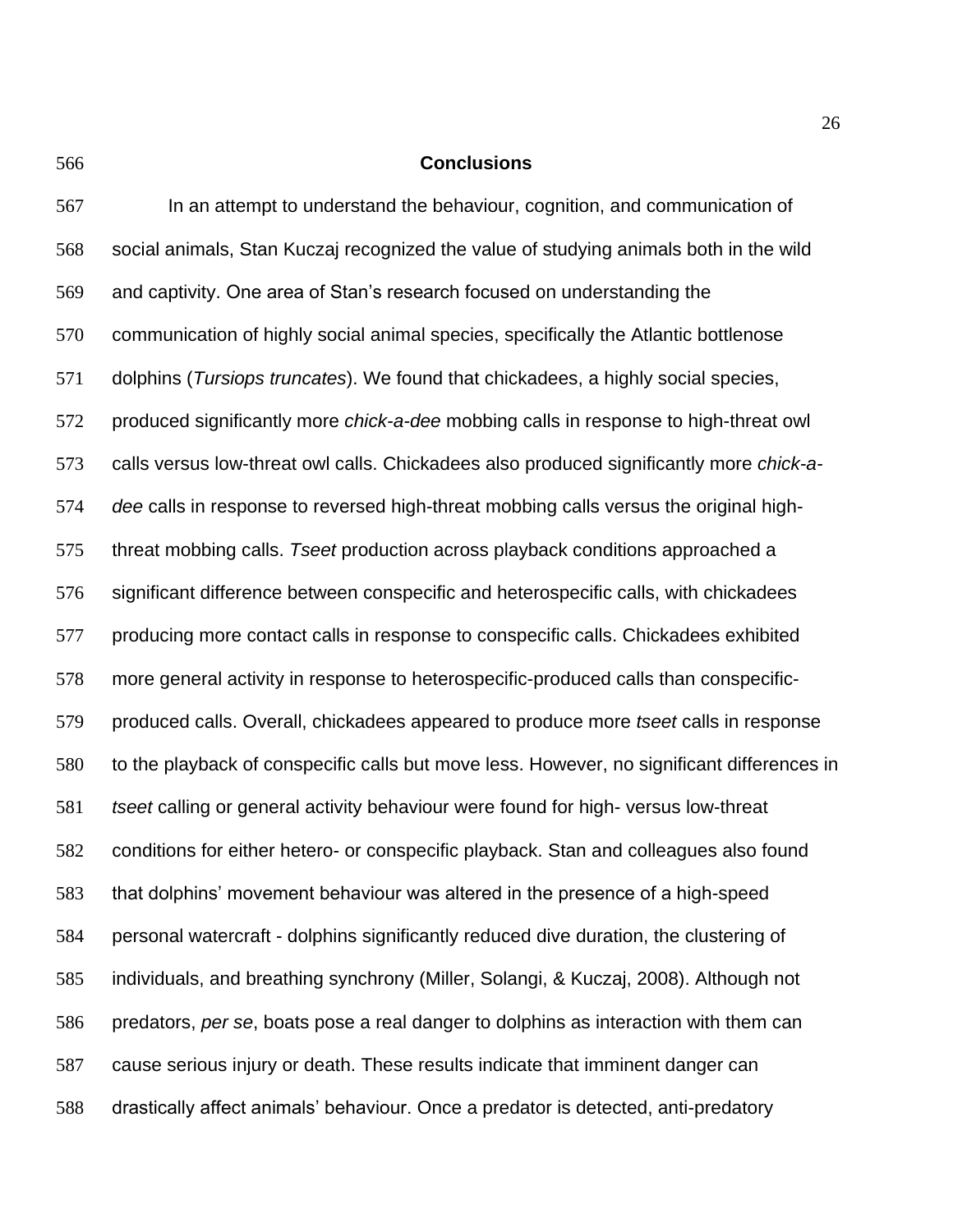| 589 | behaviours can assist birds in defending themselves; for example, <i>chick-a-dee</i> calling |
|-----|----------------------------------------------------------------------------------------------|
| 590 | helps recruit conspecifics and heterospecifics (e.g., nuthatches) to mob the nearby          |
| 591 | predator, whereas increased mobility could prepare the bird for a "fight or flight"          |
| 592 | scenario. These results are noteworthy since vocal behaviour did not differ significantly    |
| 593 | within threat level, but movement behaviour did, contrary to previous findings of            |
| 594 | predator and corresponding mobbing playback inducing similar IEG expression (Avey et         |
| 595 | al., 2011); although auditory input, vocal output, and IEG expression in auditory areas      |
| 596 | appear to be connected, the movement behaviour of birds varies dependent on who is           |
| 597 | signaling the information.                                                                   |
| 598 |                                                                                              |
| 599 |                                                                                              |
| 600 |                                                                                              |
| 601 |                                                                                              |
| 602 |                                                                                              |
| 603 |                                                                                              |
| 604 |                                                                                              |
| 605 |                                                                                              |
| 606 |                                                                                              |
| 607 |                                                                                              |
| 608 |                                                                                              |
| 609 |                                                                                              |
| 610 |                                                                                              |
| 611 |                                                                                              |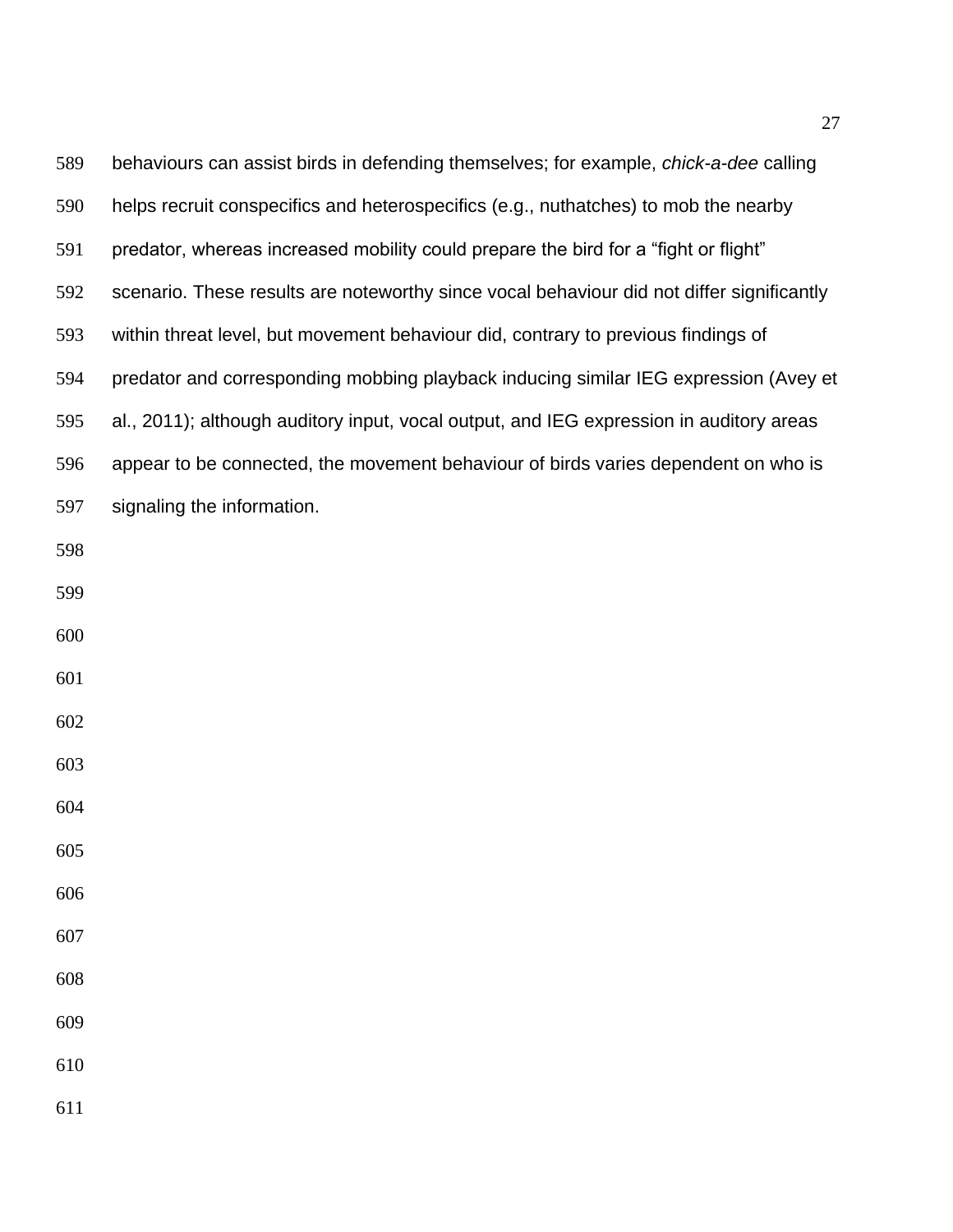# **Acknowledgements**

We thank Al Denington for his technical assistance, and Lucy Harris, a 2014 Women in

- Scholarship, Engineering, Science & Technology (WISEST) student, for her helpful
- assistance in the preparation of the playback experiment. Kleinberg Fernandez assisted
- in scoring videos and a special thank you goes to Justine Krueger for her numerous
- hours and commitment to scoring as well. This research was supported by a Natural
- Sciences and Engineering Research Council of Canada (NSERC) Discovery Grant and
- Discovery Accelerator Supplement, an Alberta Ingenuity Fund (AIF) New Faculty Grant,
- a Canada Foundation for Innovation (CFI) New Opportunities Fund (NOF) and
- Infrastructure Operating Fund (IOF) grants along with start-up funding and CFI partner
- funding from the University of Alberta (UofA) to CBS. JVC was supported by an
- Alexander Graham Bell Canada Graduate Scholarship-Master's (CGS M).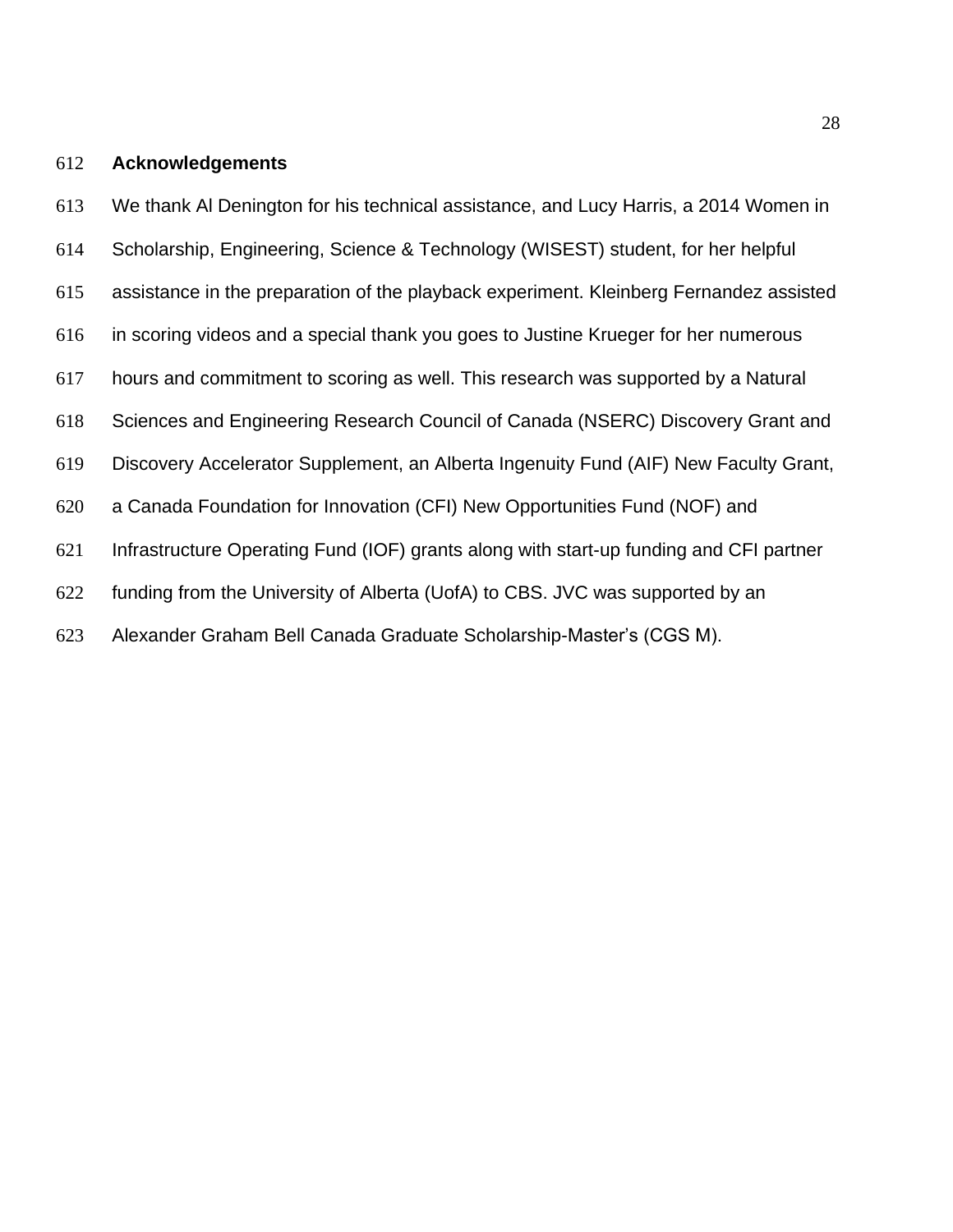#### **References**

- Avey, M. T., Hoeschele, M., Moscicki, M. K., Bloomfield, L. L., & Sturdy, C. B. (2011).
- Neural correlates of threat perception: Neural Equivalence of conspecific and
- heterospecific mobbing calls in learned. *PLoS ONE*, *6*, 1-7.
- Billings, A. C., Greene, E., & Jensen, S. M. D. L. L. (2015). Are chickadees good
- listeners? Antipredator responses to raptor vocalizations. *Animal Behaviour*, *110*, 1-8.
- Courter, J. R. & Ritchison, G. (2010). Alarm calls of tufted titmice convey information about predator size and threat. *Behavioral Ecology*, *21*, 936-942.
- Evans, C. S., Evans, L., & Marler, P. (1993). On the meaning of alarm calls: functional reference in an avian vocal system. *Animal Behaviour*, *46*, 23-38.
- Fallow, P. M., Pitcher, B. J., & Magrath, R. D. (2013). Alarming features: Birds use
- specific acoustic properties to identify heterospecific alarm calls. *Proceedings of*
- *the Royal Society*, *28*, *1-9.*
- Griffiths, R., Double, M. C., Orr, K., & Dawson, R. J. (1998). A DNA test to sex most birds. *Molecular ecology*, *7*, 1071-1075.
- Gyger, M., Marler, P., & Pickert, R. (1987). Semantics of an avian alarm call system: The male domestic fowl, Gallus domesticus. *Behaviour*, *102*, 15-39.
- Hailman, J. P., Ficken, M. S., & Ficken, R. W. (1987). Constraints on the structure and combinatorial "*Chick-a-dee*" calls. *Ethology*, *75*, 62-80.
- Hoeschele, M., Moscicki, M. K., Otter, K. A., van Oort, H., Fort, K. T., Farrell, T. M.,
- Homan, L., Robson, S. W.J., & Sturdy, C. B. (2010). Dominance signalled in an
- acoustic ornament. *Animal Behaviour*, *79*, 657-664.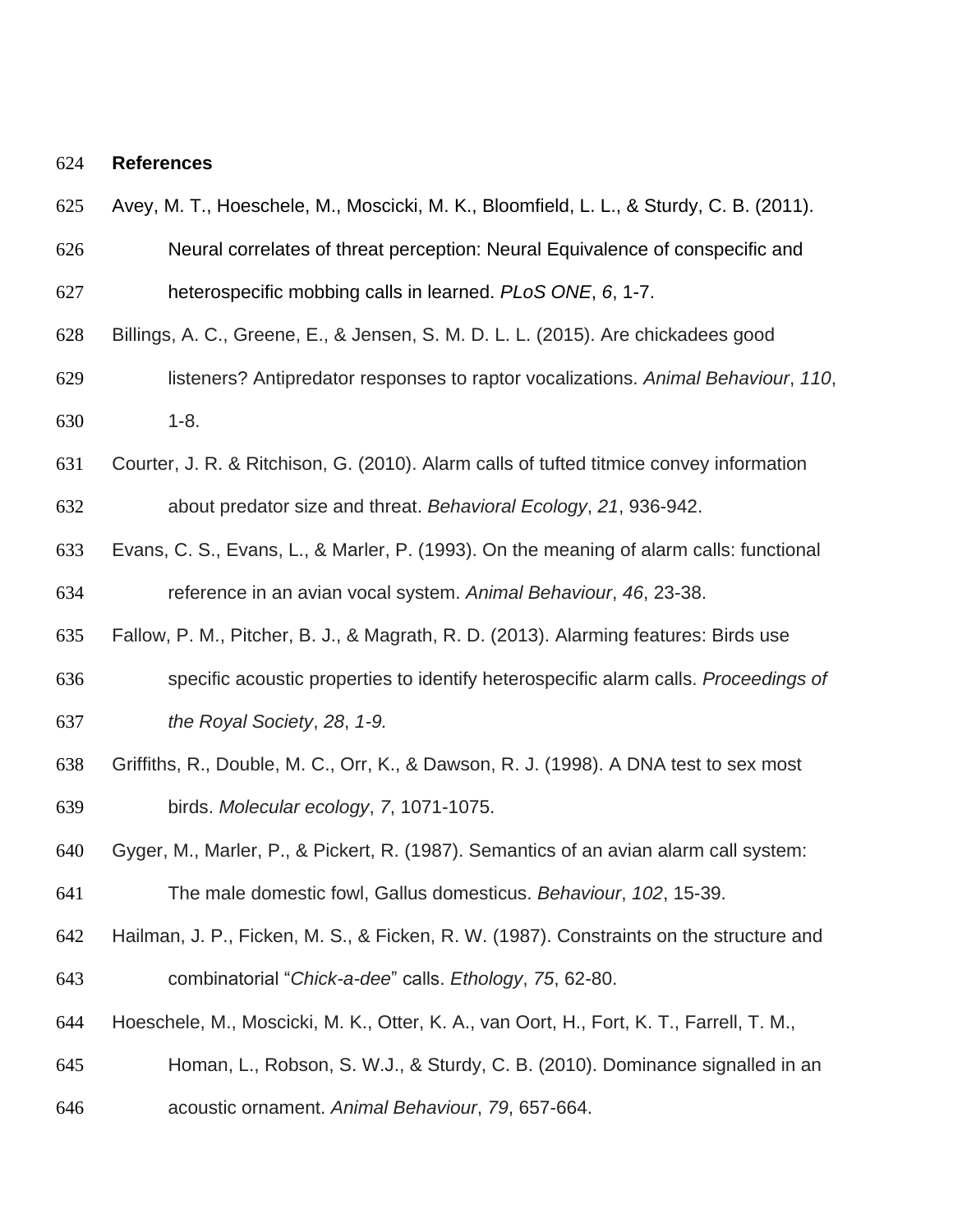- Howland, H. C. (1974). Optimal strategies for predator avoidance: The relative
- importance of speed and manoeuvrability. *Journal of Theoretical Biology*, *47*, 333-350.
- Mammen, D. L. & Nowicki, S. (1981). Individual differences and within-flock
- convergence in chickadee calls. *Behavioural Ecology and Sociobiology*, *9*, 179- 186.
- Magrath, R. D., Haff, T. M., McLachlan, J. R., & Igic, B. (2015). Wild birds learn to
- eavesdrop on heterospecific alarm calls. *Current Biology*, *25*, 2047-2050.
- Meigs, J. B., Smith, D. C., & Van Buskirk, J. (1983). Age determination of Black-capped Chickadees. *Journal of Field Ornithology*, *54*, 283-286.
- Miller, L. J., Solangi, M., & Kuczaj, S. A. (2008). Immediate response of Atlantic
- bottlenose dolphins to high-speed personal watercraft in the Mississippi Sound.
- *Journal of the Marine Biological Association of the UK*, *88*, 1139-1143.
- Nowicki, S. (1983). Flock-specific recognition of chickadee calls. *Behavioural Ecology and Sociobiology*, *12*, 64-73.
- Odum, E. P. (1942). Annual cycle of the black-capped chickadee. *Auk*, *59*, 499-531.
- Pyle, P. (1997). Molt limits in North American passerines. *North American Bird Bander*, *22*, 49-89.
- Sherman, P. W. (1977). Nepotism and the evolution of alarm calls. *Science*, *197*, 1246- 1253.
- Smith, S. M. (1991). *The black-capped chickadee: Behavioral ecology and the natural history*. Ithaca, NY: Cornell University Press.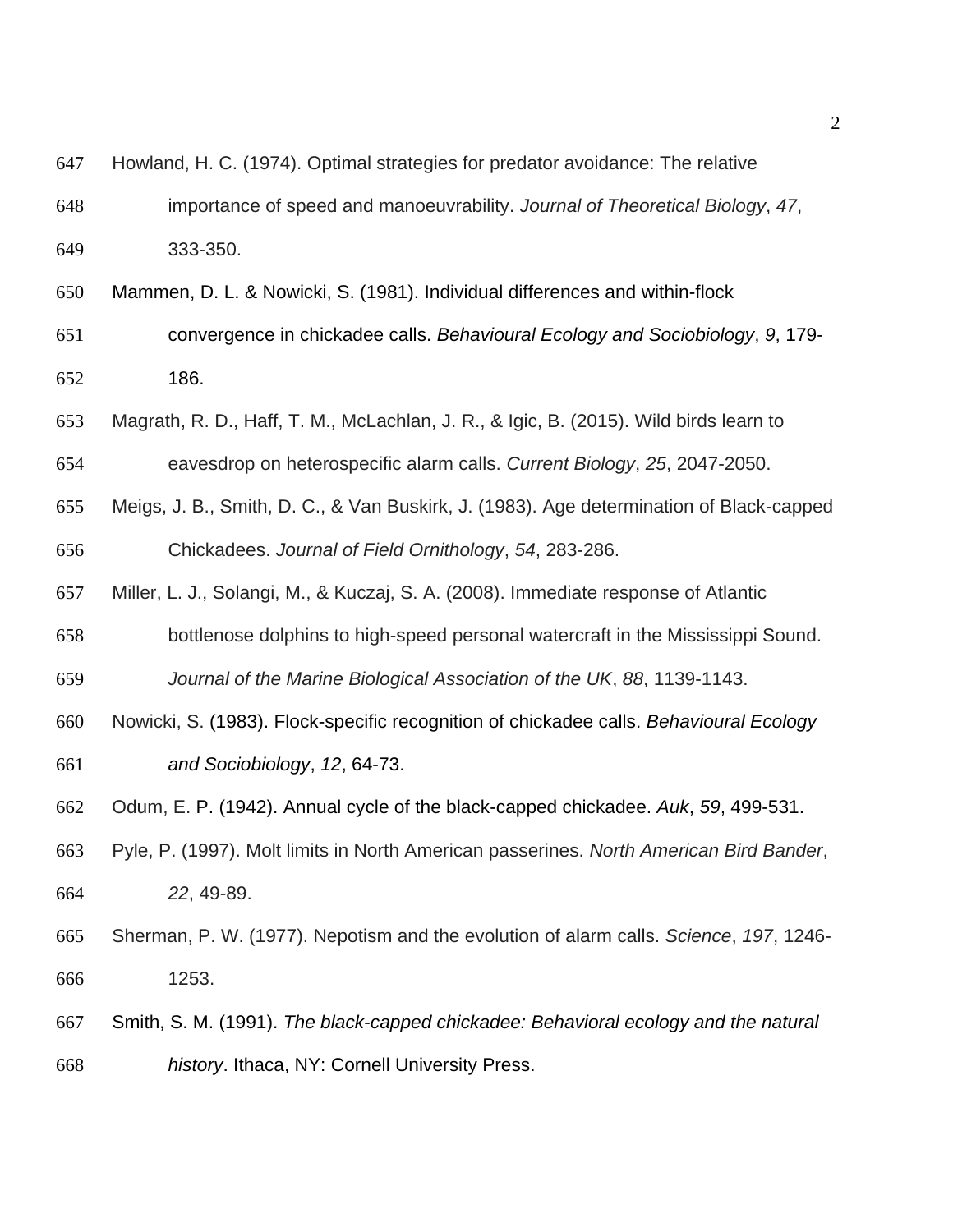| 670 | information about degree of threat posed by avian predators. Animal Behaviour,           |
|-----|------------------------------------------------------------------------------------------|
| 671 | 78, 1447-1453.                                                                           |
| 672 | Struhsaker, T.T. (1967). Auditory communication among vervet monkeys                     |
| 673 | (Cercopithecus aethiops). Social communication among primates, 281-324.                  |
| 674 | Sturdy, C. B. & Proppe, D. S. (2015). Hearing is believing: Birds learn fear. Learning & |
| 675 | Behavior, 44, 205-206.                                                                   |
| 676 | Suzuki, T. N. (2011). Parental alarm calls warn nestlings about different predatory      |
| 677 | threats. Current Biology, 21, R15-R16.                                                   |
| 678 | Suzuki, T. N. (2014). Communication about predator type by a bird using discrete,        |
| 679 | graded and combinatorial variation in alarm calls. Animal Behaviour, 87, 59-65.          |
| 680 | Templeton, C. N. & Greene, E. (2007). Nuthatches eavesdrop on variations in              |
| 681 | heterospecific chickadee mobbing alarm calls. Proceedings of the National                |
| 682 | Academy of Sciences, 104, 5479-5482.                                                     |
| 683 | Templeton, C. N., Greene, E., & Davis, K. (2005). Allometry of alarm calls: Black-       |
| 684 | capped chickadees encode information about predator size. Science, 308, 1934-            |
| 685 | 1937.                                                                                    |
| 686 | Wilson, D. R. & Mennill, D. J. (2011). Duty cycle, not signal structure, explains        |
| 687 | conspecific and heterospecific responses to the calls of black-capped chickadees         |
| 688 | (Poecile atricapillus). Behavioral Ecology, 22, 784-790.                                 |
| 689 |                                                                                          |

Soard, C. M. & Ritchison, G. (2009). 'Chick-a-dee'calls of Carolina chickadees convey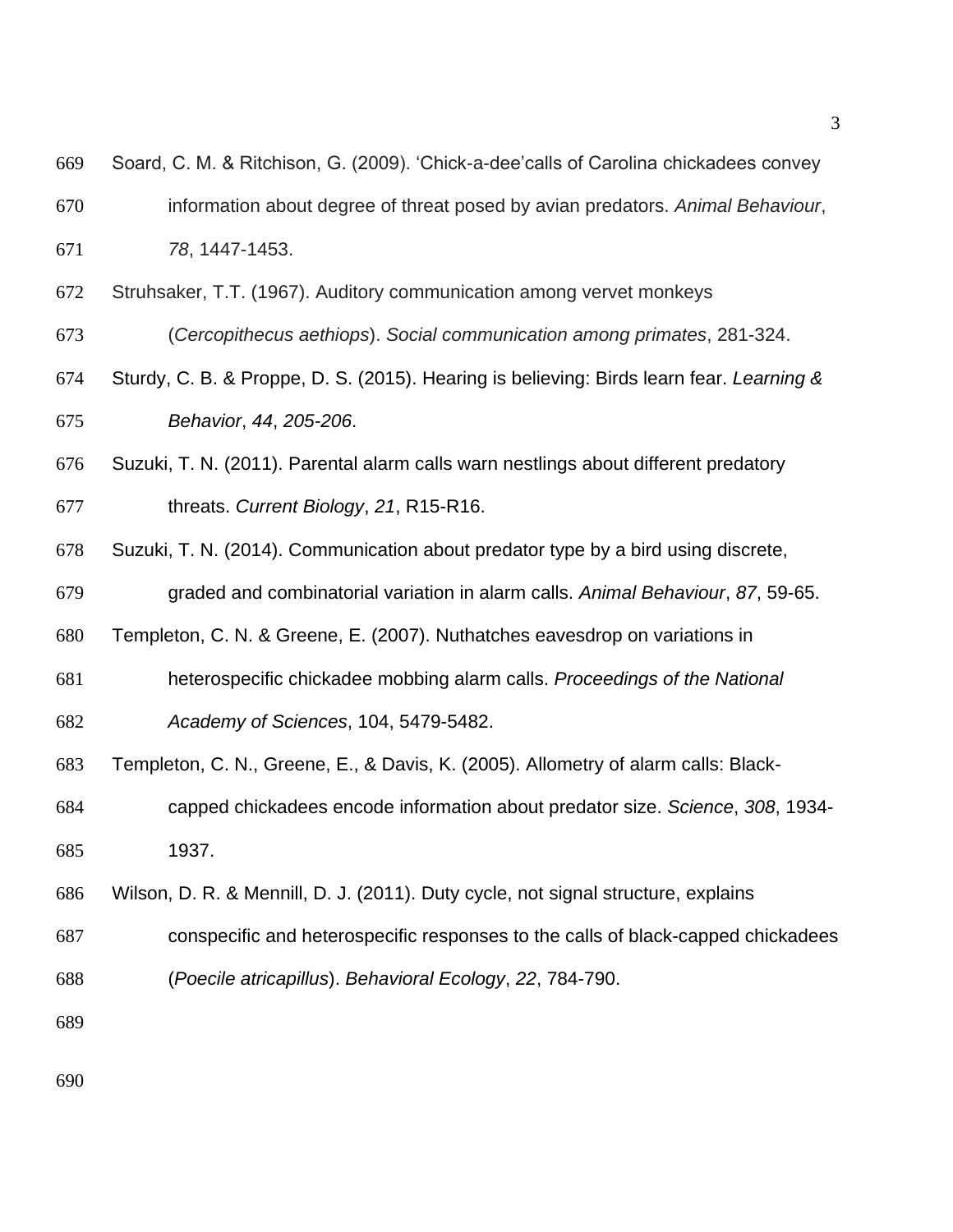



694<br>695 Figure 1. Figure from Avey et al. (2011) depicting sound spectograms (y-axis = 696 frequency (0-14 kHz); x-axis = time (0-2.5 s) of examples of the six playback conditions: (A) black-capped chickadee mobbing calls made in response to a northern saw-whet owl mount; (B) black-capped chickadee mobbing calls made in response to the presentation of a great horned owl mount; (C) reversed black-capped chickadee mobbing calls made to a northern saw-whet owl mount; (D) northern saw-whet owl calls; (E) great horned owl calls; and (F) red-breasted nuthatch calls. doi:10.1371/journal.pone.0023844.g001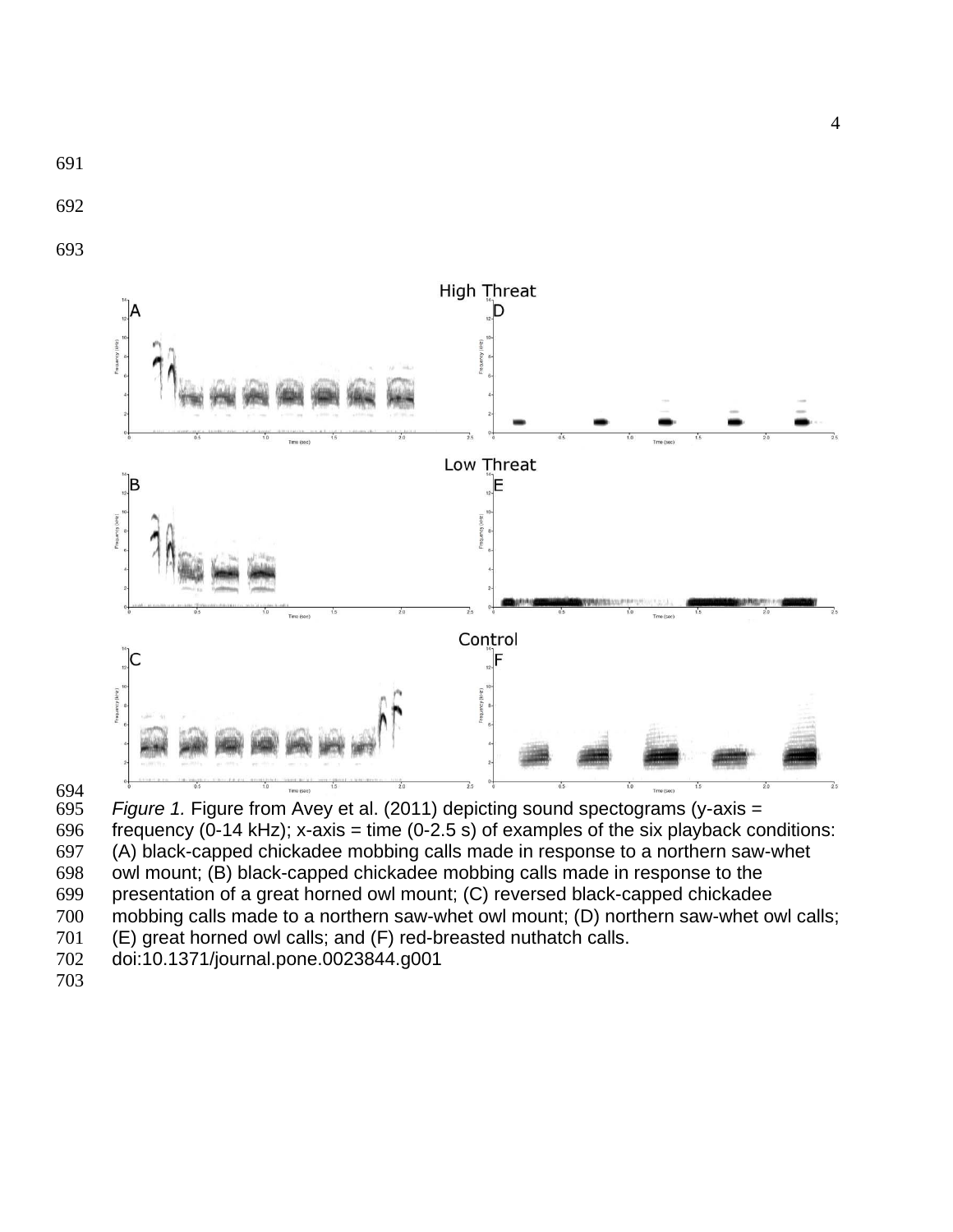



 *Figure 2.* Mean ± SE difference from baseline in vocal responses (*chick-a*s, *chick-a-dee* (CAD) calls with 1 D, 2 D, 3 D, 4 D, 5 D, 6 D notes, and additional D notes (i.e., 7+ D 707 notes) of black-capped chickadees  $(n = 6)$  after hearing six playback conditions. (GHOW = great horned owl calls; MOB GHOW = black-capped chickadee mobbing calls made in response to the presentation of a great horned owl mount; NSWO = northern saw-whet owl calls; MOB NSWO = black-capped chickadee mobbing calls made in response to a northern saw-whet owl mount; RBNU = red-breasted nuthatch calls; and REV MOB NSWO = reversed black-capped chickadee mobbing calls made to a northern saw-whet owl mount.)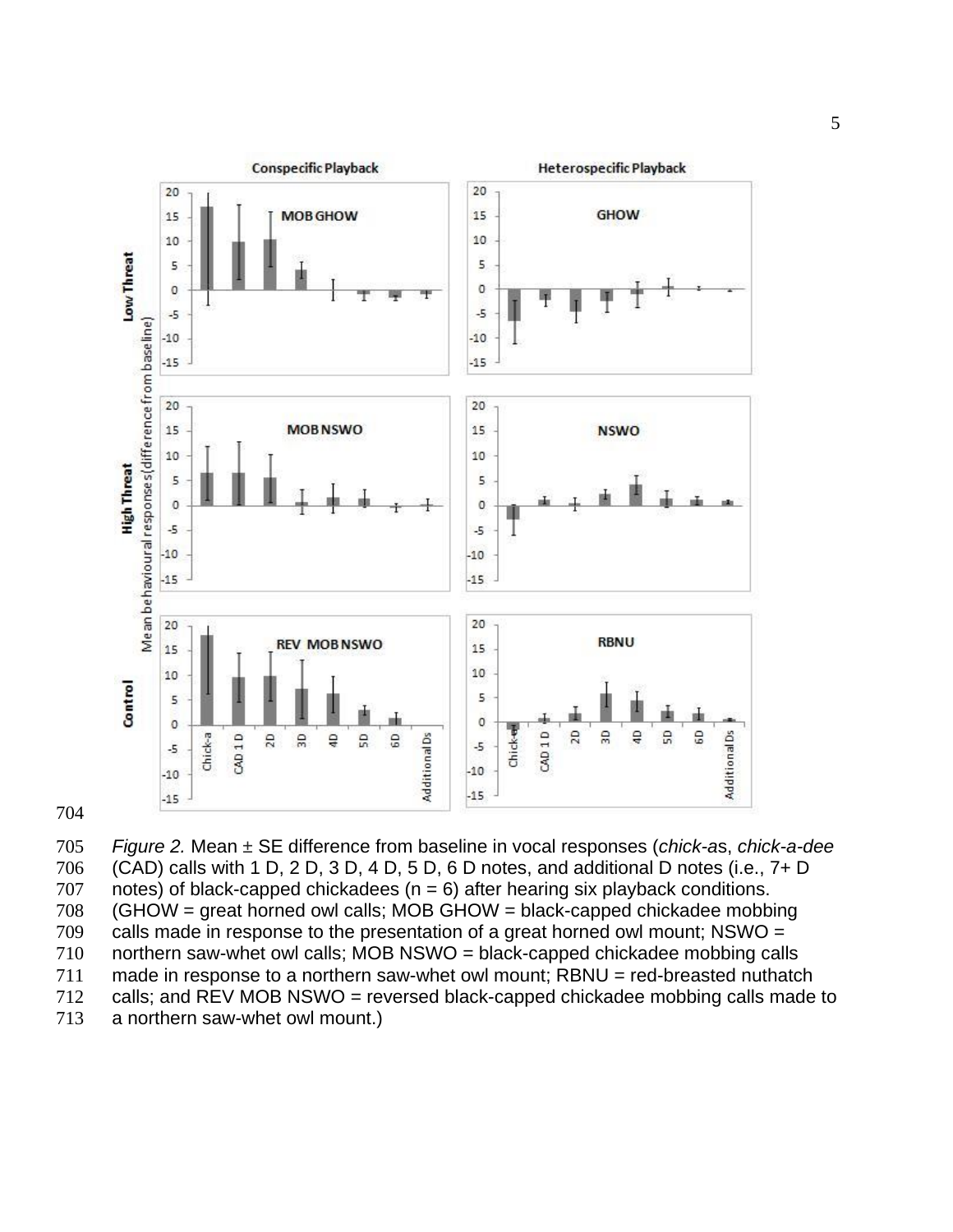

 *Figure 3.* Mean ± SE difference from baseline in *tseet* calls produced by black-capped 716 chickadees ( $n = 6$ ) following playback of great horned owl calls (GHOW), black-capped chickadee mobbing calls made in response to a great horned owl mount (MOB GHOW), northern saw-whet owl calls (NSWO), black-capped chickadee mobbing calls made in response to a northern saw-whet owl mount (MOB NSWO), red-breasted nuthatch calls (RBNU), and reversed black-capped chickadee mobbing calls made to a northern saw-whet owl mount (REV MOB NSWO).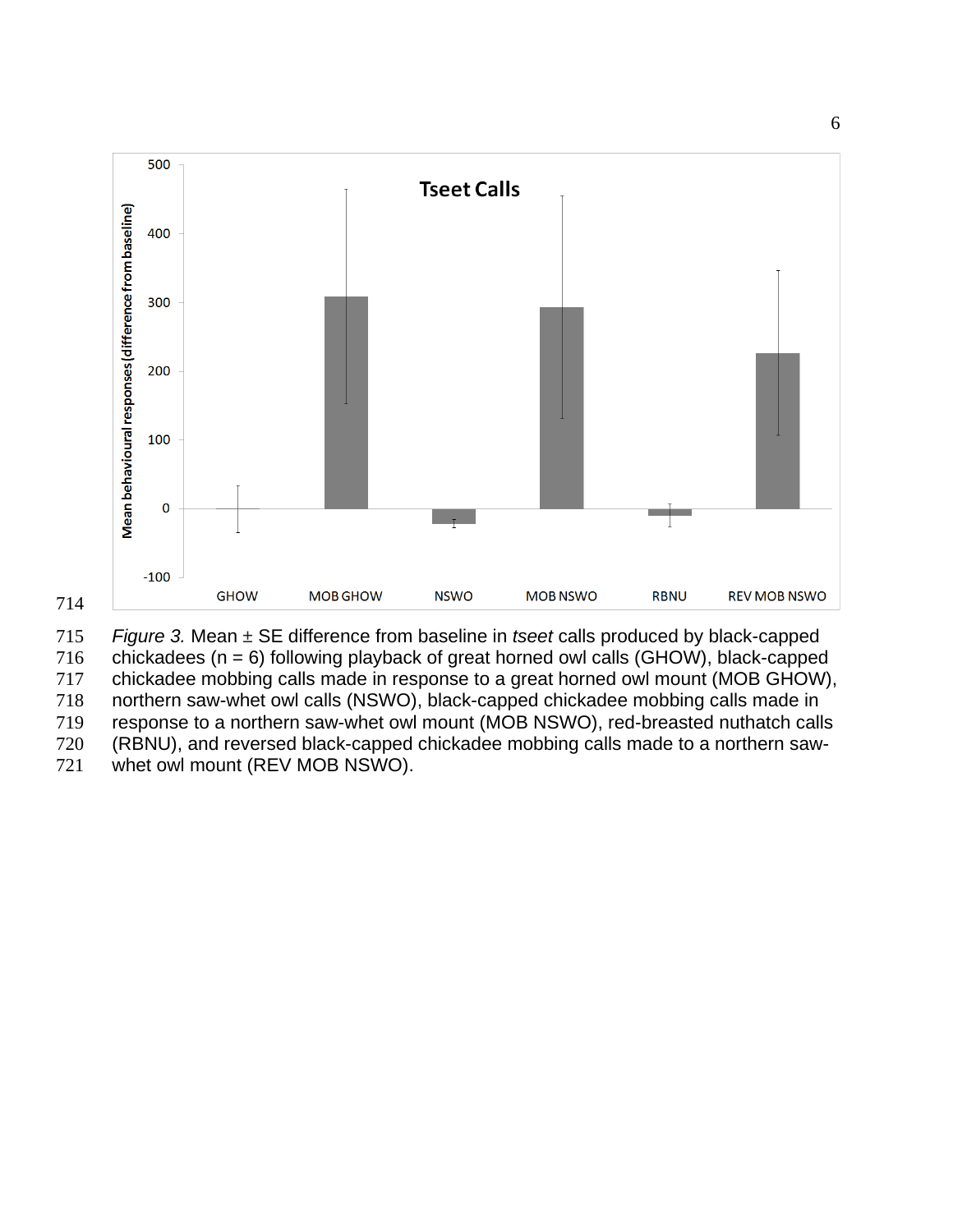

*Figure 4.* Mean ± SE difference from baseline in vocal responses (*gargle* calls and *fee-*

*bee* songs) of black-capped chickadees (n = 6) after hearing six playback conditions.

(GHOW = great horned owl calls; MOB GHOW = black-capped chickadee mobbing

726 calls made in response to the presentation of a great horned owl mount; NSWO =

727 northern saw-whet owl calls; MOB NSWO = black-capped chickadee mobbing calls

made in response to a northern saw-whet owl mount; RBNU = red-breasted nuthatch

calls; and REV MOB NSWO = reversed black-capped chickadee mobbing calls made to

a northern saw-whet owl mount.)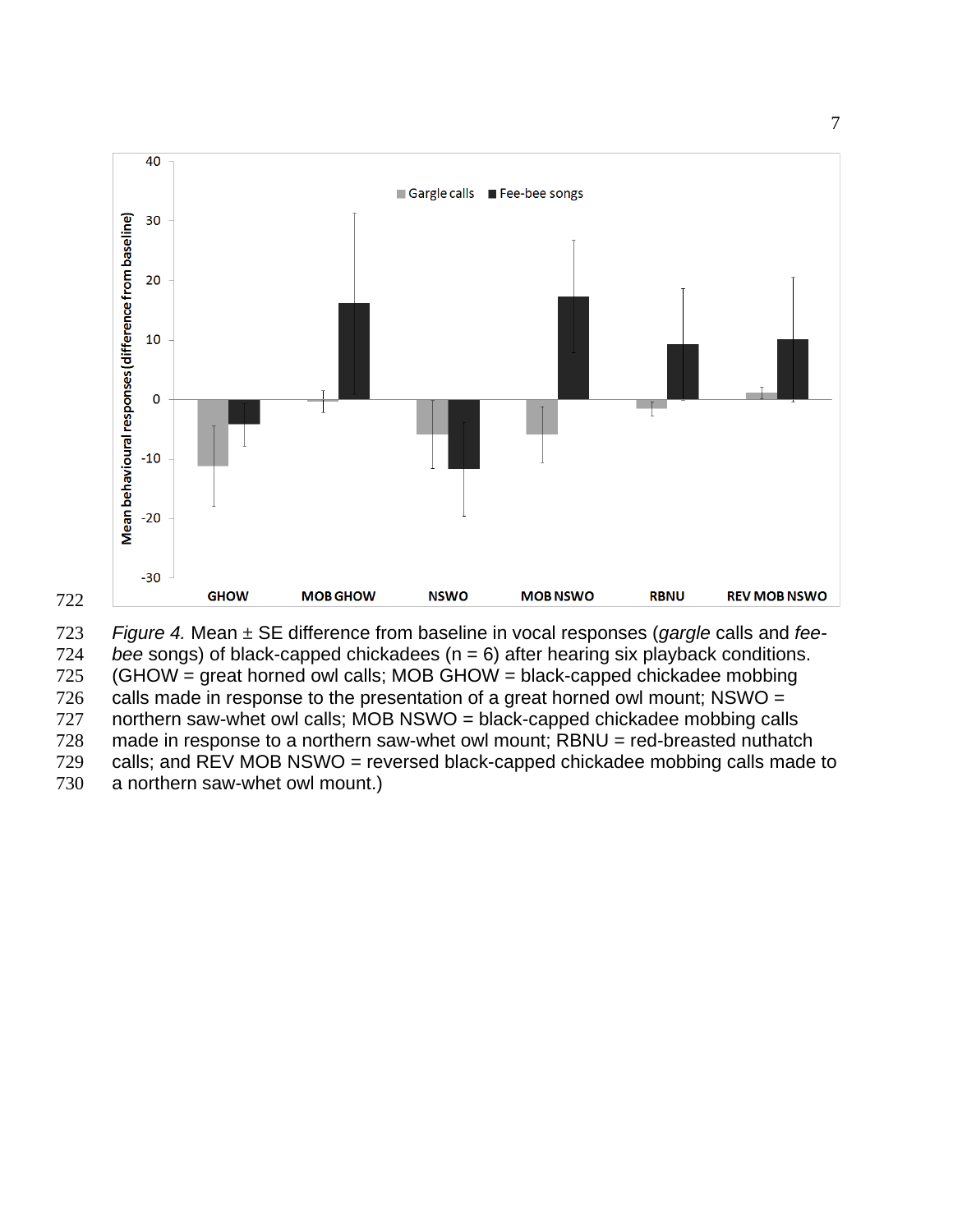

 *Figure 5.* Mean ± SE difference from baseline in perch hops (a general measure of 733 movement response) produced by black-capped chickadees ( $n = 6$ ) following playback of great horned owl calls (GHOW), black-capped chickadee mobbing calls made in response to a great horned owl mount (MOB GHOW), northern saw-whet owl calls (NSWO), black-capped chickadee mobbing calls made in response to a northern saw- whet owl mount (MOB NSWO), red-breasted nuthatch calls (RBNU), and reversed black-capped chickadee mobbing calls made to a northern saw-whet owl mount (REV MOB NSWO).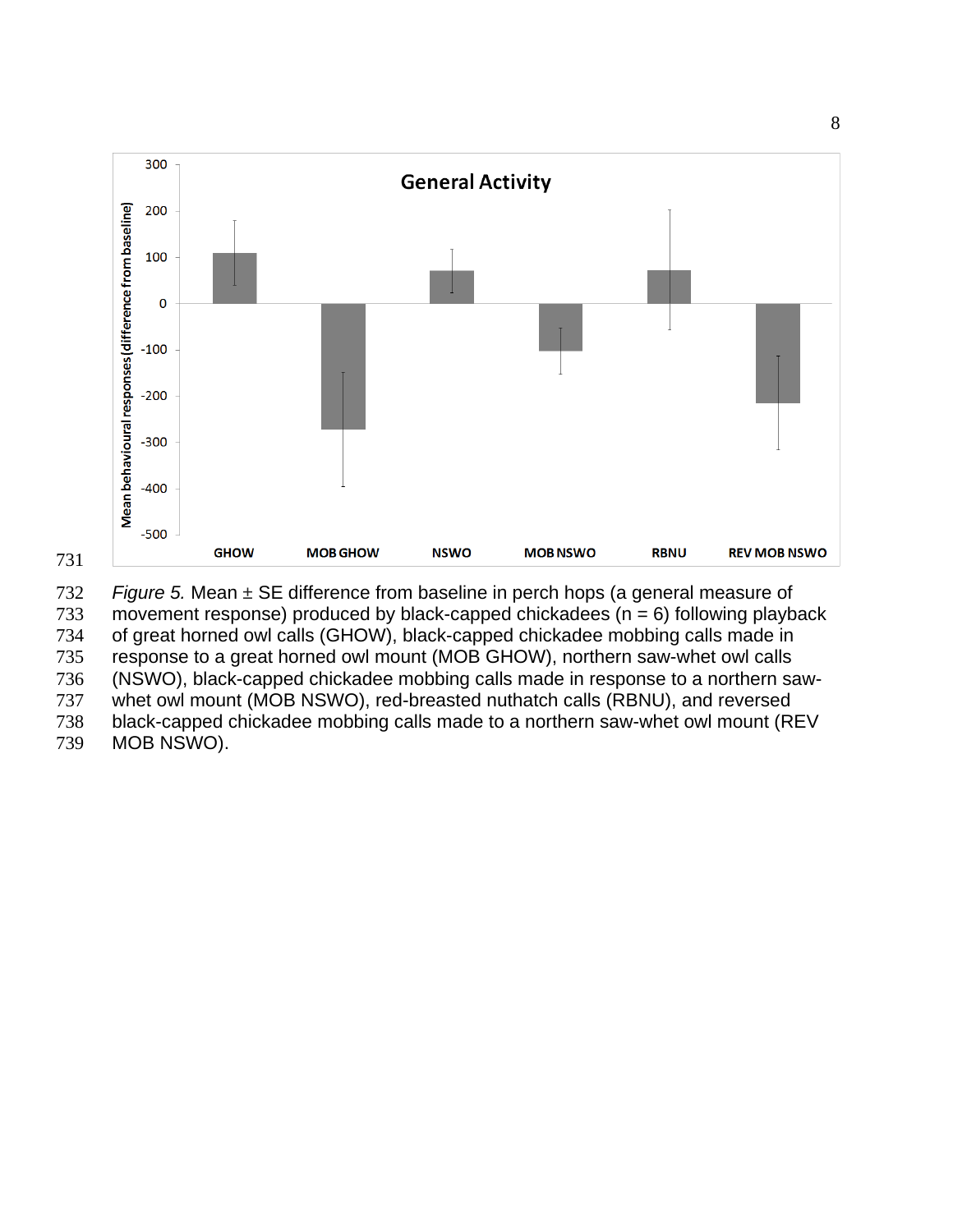



 *Figure 6.* Mean ± SE difference from baseline in movement responses (food visits, 742 water visits, pecking bouts, and beak wipes) produced by black-capped chickadees ( $n =$ 

6) following playback of great horned owl calls (GHOW), black-capped chickadee

mobbing calls made in response to the presentation of a great horned owl mount (MOB

 GHOW), northern saw-whet owl calls (NSWO), black-capped chickadee mobbing calls made in response to a northern saw-whet owl mount (MOB NSWO), red-breasted

nuthatch calls (RBNU), and reversed black-capped chickadee mobbing calls made to a

northern saw-whet owl mount (REV MOB NSWO).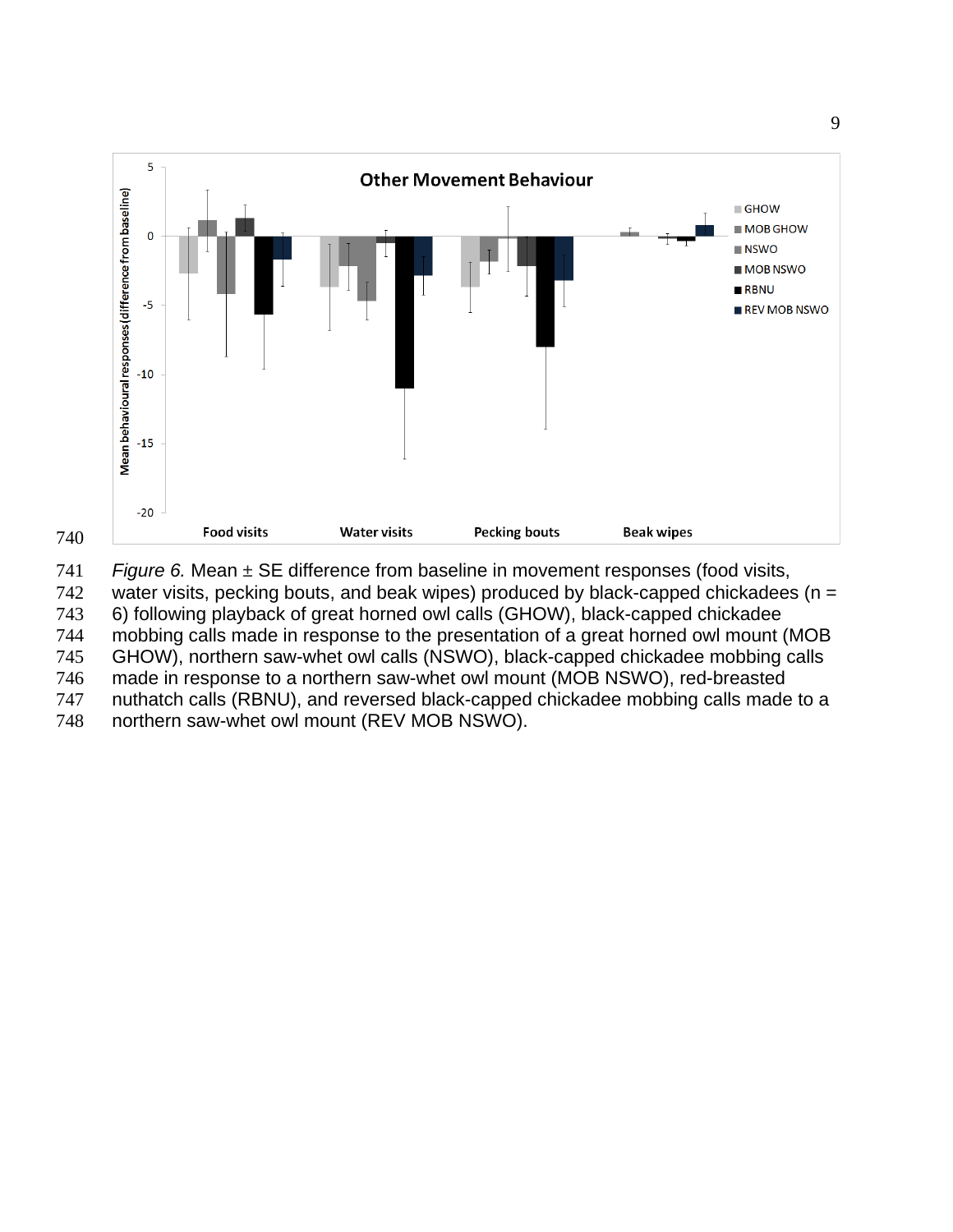

 *Figure 7.* Mean ± SE difference from baseline in movement responses (ruffles and 751 approaches) produced by black-capped chickadees ( $n = 6$ ) following playback of great horned owl calls (GHOW), black-capped chickadee mobbing calls made in response to the presentation of a great horned owl mount (MOB GHOW), northern saw-whet owl calls (NSWO), black-capped chickadee mobbing calls made in response to a northern saw-whet owl mount (MOB NSWO), red-breasted nuthatch calls (RBNU), and reversed black-capped chickadee mobbing calls made to a northern saw-whet owl mount (REV MOB NSWO).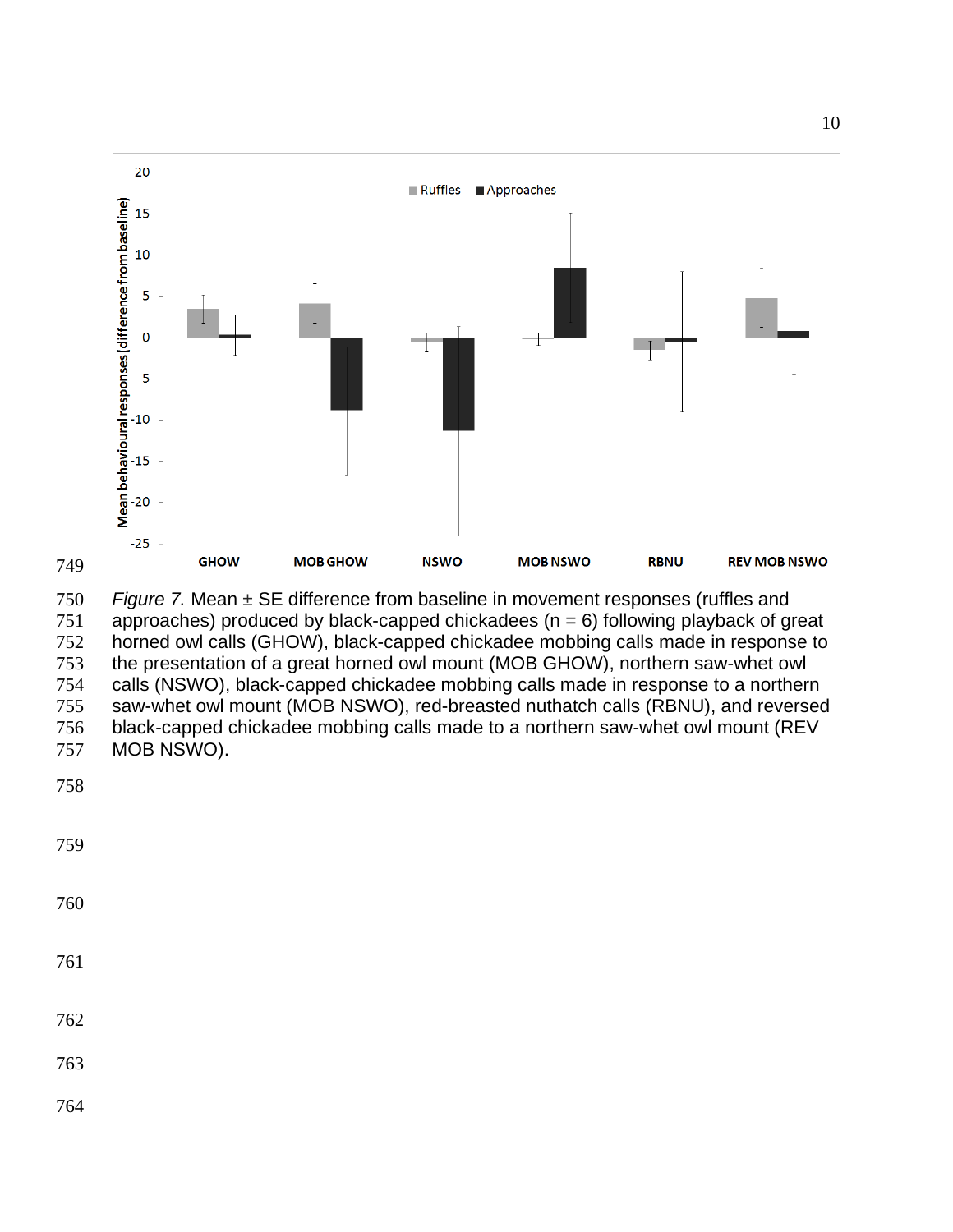| <b>Stimulus</b><br>set | Vocalization type<br>(abbreviated)                                                                     | Number of calls per 15s of playback                                                                                                                                                                                                                                                                                                                                                                                                                                                                                                                                                                                                                                                           |
|------------------------|--------------------------------------------------------------------------------------------------------|-----------------------------------------------------------------------------------------------------------------------------------------------------------------------------------------------------------------------------------------------------------------------------------------------------------------------------------------------------------------------------------------------------------------------------------------------------------------------------------------------------------------------------------------------------------------------------------------------------------------------------------------------------------------------------------------------|
| Set A                  | <b>GHOW</b><br><b>MOB GHOW</b><br><b>NSWO</b><br><b>MOB NSWO</b><br><b>RBNU</b><br><b>REV MOB NSWO</b> | 3 hooting bouts<br>2 chick-a-dee calls (2 D notes), 3 chick-a calls<br>31 whistled toots<br>6 chick-a-dee calls (1-4 D notes), 2 chick-a calls<br>12 yank notes<br>reversed MOB NSWO A                                                                                                                                                                                                                                                                                                                                                                                                                                                                                                        |
| -------<br>Set B       | <b>GHOW</b><br><b>MOB GHOW</b><br><b>NSWO</b><br><b>MOB NSWO</b><br><b>RBNU</b><br><b>REV MOB NSWO</b> | 3 hooting bouts<br>4 chick-a-dee calls (3-4 D notes)<br>25 whistled toots<br>5 chick-a-dee calls (3-7 D notes)<br>13 yank notes<br>reversed MOB NSWO B                                                                                                                                                                                                                                                                                                                                                                                                                                                                                                                                        |
| mount.)                |                                                                                                        | Note: Playback stimuli from Avey et al. (2011) were used. Vocalizations were recorded<br>and collected to comprise two sets of stimuli. Each set contains three chickadee-<br>produced stimuli and three heterospecific-produced stimuli. (GHOW = great horned owl<br>calls; MOB GHOW = black-capped chickadee mobbing calls made in response to the<br>presentation of a great horned owl mount; NSWO = northern saw-whet owl calls; MOB<br>NSWO = black-capped chickadee mobbing calls made in response to a northern saw-<br>whet owl mount; $RBNU = red-breatested$ nuthatch calls; and $REV MOB NSWO =$<br>reversed black-capped chickadee mobbing calls made to a northern saw-whet owl |
|                        |                                                                                                        |                                                                                                                                                                                                                                                                                                                                                                                                                                                                                                                                                                                                                                                                                               |
|                        |                                                                                                        |                                                                                                                                                                                                                                                                                                                                                                                                                                                                                                                                                                                                                                                                                               |
|                        |                                                                                                        |                                                                                                                                                                                                                                                                                                                                                                                                                                                                                                                                                                                                                                                                                               |
|                        |                                                                                                        |                                                                                                                                                                                                                                                                                                                                                                                                                                                                                                                                                                                                                                                                                               |
|                        |                                                                                                        |                                                                                                                                                                                                                                                                                                                                                                                                                                                                                                                                                                                                                                                                                               |
|                        |                                                                                                        |                                                                                                                                                                                                                                                                                                                                                                                                                                                                                                                                                                                                                                                                                               |